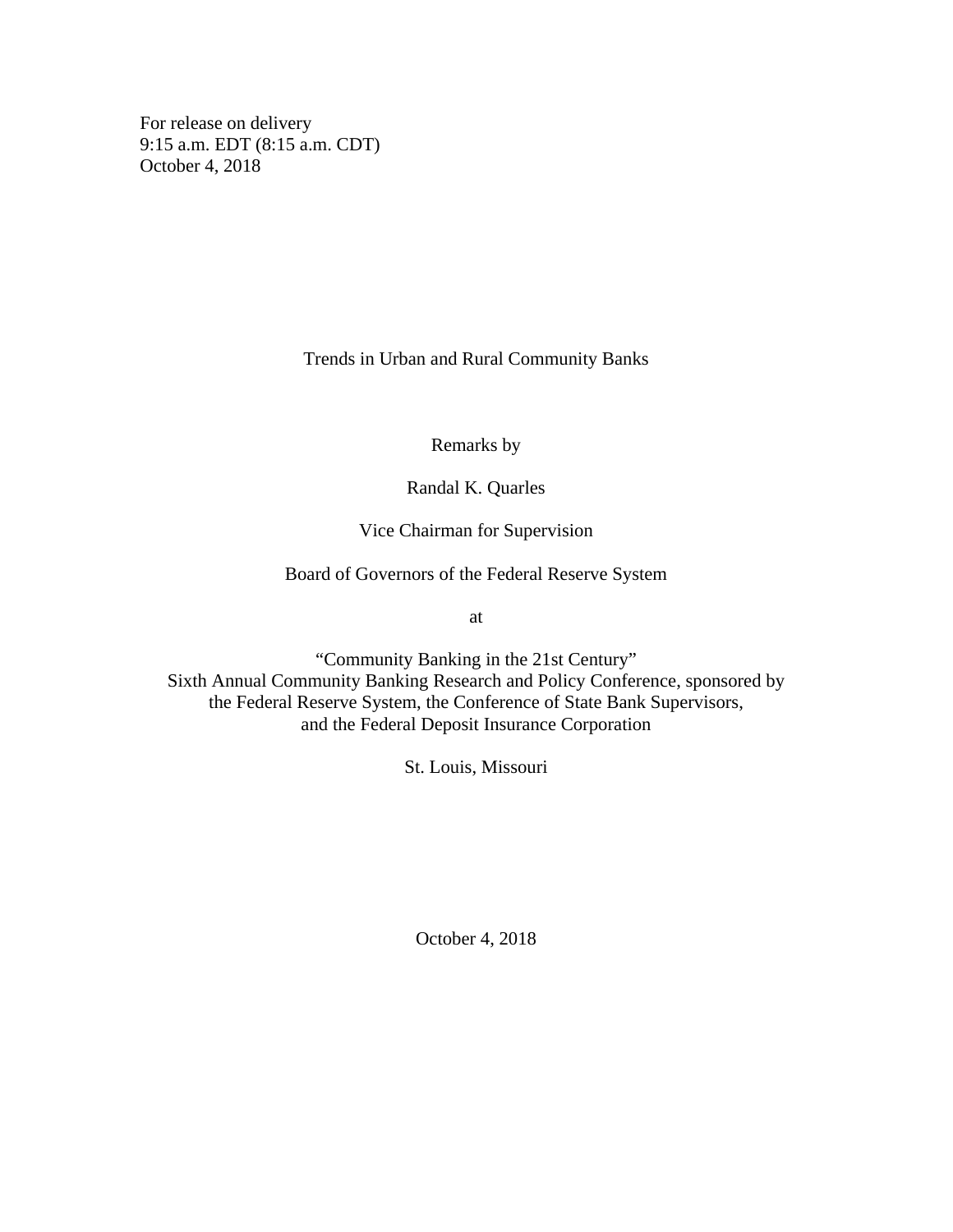Good morning. I want to thank the conference organizers for inviting me to speak to you today.<sup>[1](#page-1-0)</sup> It is an honor and a pleasure to be part of this unique annual event that brings together bankers, bank supervisors, and researchers to discuss the latest community banking research, recent trends in community banking practices, and policy issues that are on the minds of conference attendees.

I want to start, first, by conveying my own perspective on the importance of community banks. Community banks have a long history of providing essential financial services to households, small businesses, and small farms in communities across the United States. Their ability to effectively provide these services speaks to the strength of the community banking business model--that is, establishing and maintaining local relationships, and offering customers a face-to-face interaction with a local banker.

And it is something I have observed firsthand, especially for community banks in rural communities. Growing up in rural Colorado and Utah, I saw the importance of community bankers having local knowledge and being personally invested in the same communities that they serve. That local knowledge, and the relationship-based lending that is the hallmark of community banking, can stem losses during downturns, as community banks may be able to work with borrowers to avoid losses. Indeed, research has shown that small business lending at small banks declined less severely than at large banks during the last recession.<sup>[2](#page-1-1)</sup> At the same time, I have seen the challenges that many

<span id="page-1-0"></span> <sup>1</sup> The views I express here are my own and not necessarily those of the Board of Governors of the Federal Reserve System.

<span id="page-1-1"></span><sup>&</sup>lt;sup>2</sup> While small banks reduced small business lending by roughly 13 percent between 2009 and 2011, large banks reduced lending by nearly 30 percent. See Rebel A. Cole (2012), *How Did the Financial Crisis Affect Small Business Lending in the United States?* report developed under contract with the U.S. Small Business Administration, Office of Advocacy (Washington: SBA, November), available at [https://www.sba.gov/advocacy/how-did-financial-crisis-affect-small-business-lending-united-states.](https://www.sba.gov/advocacy/how-did-financial-crisis-affect-small-business-lending-united-states)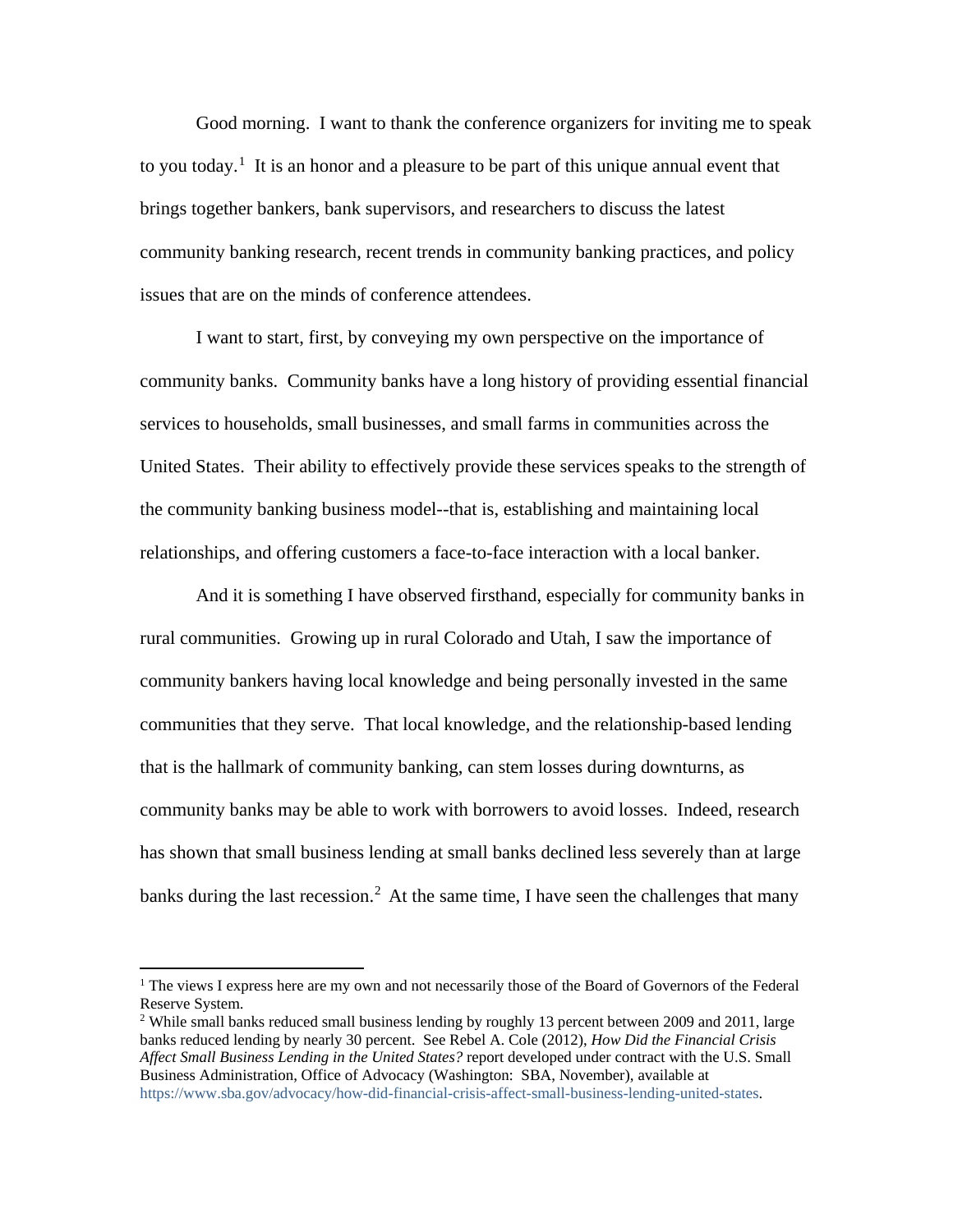community banks face. I want to be careful not to overstate those challenges--to paraphrase Mark Twain, the reports of your demise are greatly exaggerated--and I believe that the community bank model has many advantages and will continue to play an integral role in our financial system.

These sorts of dynamics are one reason that community banks are an important topic for research. As you probably know, this is the sixth annual community banking conference cosponsored by the Federal Reserve and the Conference of State Bank Supervisors (CSBS), and it is the first conference for which the Federal Deposit Insurance Corporation is joining as a cosponsor. The organizers of the inaugural conference decided that, rather than holding a traditional academic-style conference, they would invite bankers and bank supervisors to hear what the researchers had to say and to share their real-world experience with the researchers. The hope was that these interactions would prove beneficial to all three groups. The positive feedback that we have received from conference attendees over the past five years strongly supports the wisdom of the organizers' decision.

Over time, the conference has evolved, with some new features introduced each year. The Case Study Competition, which is sponsored by the CSBS, introduces undergraduates to community banking and some of the challenges that community bankers face. The Emerging Scholars Program was also added to the conference a few years ago. This program is intended to support Ph.D. students who are considering or working on a dissertation on a banking-related topic and encourage them to develop a research agenda that focuses on community banking issues. I would like to congratulate

- 2 -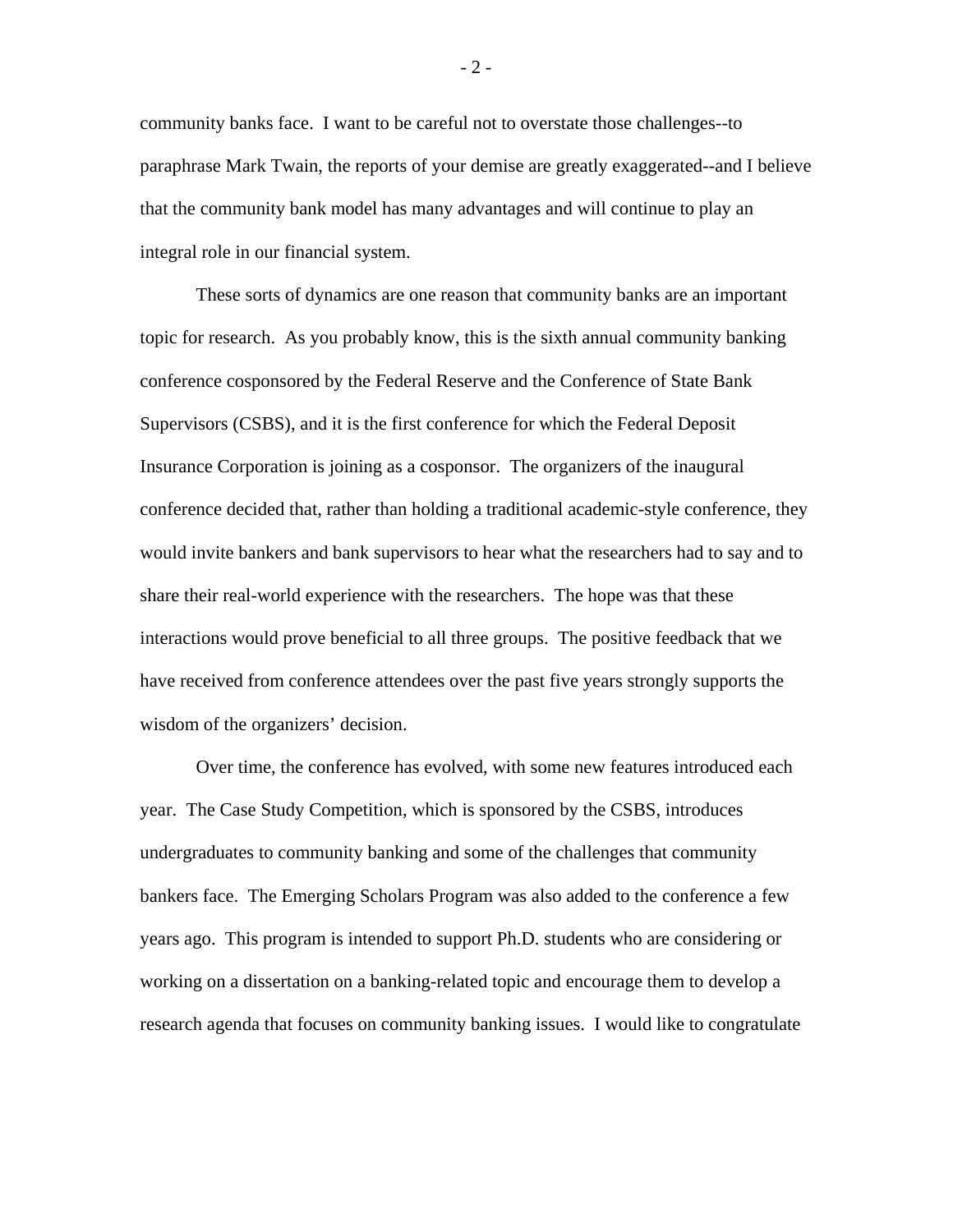this year's winning case study team, Eastern Kentucky University, and emerging scholars, Jiayi Xu, Cao Fang, and Flora Ma.

### **Not All Community Banks Are the Same**

Turning to the topic of today's speech, it occurs to me that we often speak of community banks as though they are all pretty much the same. But, in reality, there is considerable heterogeneity within the group of firms that are commonly considered to be community banks.<sup>[3](#page-3-0)</sup> One important dimension of diversity is size, which can range anywhere from less than \$100 million in assets to around \$10 billion in assets. As noted by Chairman Powell when he spoke at this conference two years ago, looking at community banks as a monolithic group masks some important differences between the smallest and largest community banking organizations.<sup>[4](#page-3-1)</sup> For example, essentially all of the decline in the number of community banking organizations over the past two decades has taken place among those with assets less than \$100 million. And these smallest banking organizations have consistently had a lower average rate of return on assets than their larger peers.

<span id="page-3-0"></span><sup>&</sup>lt;sup>3</sup> For the purpose of my remarks today, "community bank" means a bank or thrift with less than \$10 billion in assets (in constant 2005 dollars). I exclude from this definition any bank or thrift that has less than \$10 billion in assets but is part of a larger organization with more than \$10 billion in total banking assets. "Urban community bank" is one that derives more than half of its deposits from offices located in one or more metropolitan statistical areas, and "rural community bank" derives at least half of its deposits from nonmetro areas. Using the more nuanced Federal Deposit Insurance Corporation (FDIC) definition of a community bank, which takes into account both size and activities, would have very little effect on the trends that I will be discussing. The FDIC definition can be found in Federal Deposit Insurance Corporation (2012), "Defining the Community Bank," in *FDIC Community Banking Study* (Washington: FDIC, December), [https://www.fdic.gov/regulations/resources/cbi/report/CBSI-1.pdf.](https://www.fdic.gov/regulations/resources/cbi/report/CBSI-1.pdf)

<span id="page-3-1"></span><sup>4</sup> See Jerome H. Powell (2016), "Trends in Community Bank Performance over the Past 20 Years," speech delivered at "Community Banking in the 21st Century," Fourth Annual Community Banking Research and Policy Conference, sponsored by the Federal Reserve System and the Conference of State Bank Supervisors, St. Louis, Mo., September 29,

[https://www.federalreserve.gov/newsevents/speech/powell20160929a.htm.](https://www.federalreserve.gov/newsevents/speech/powell20160929a.htm)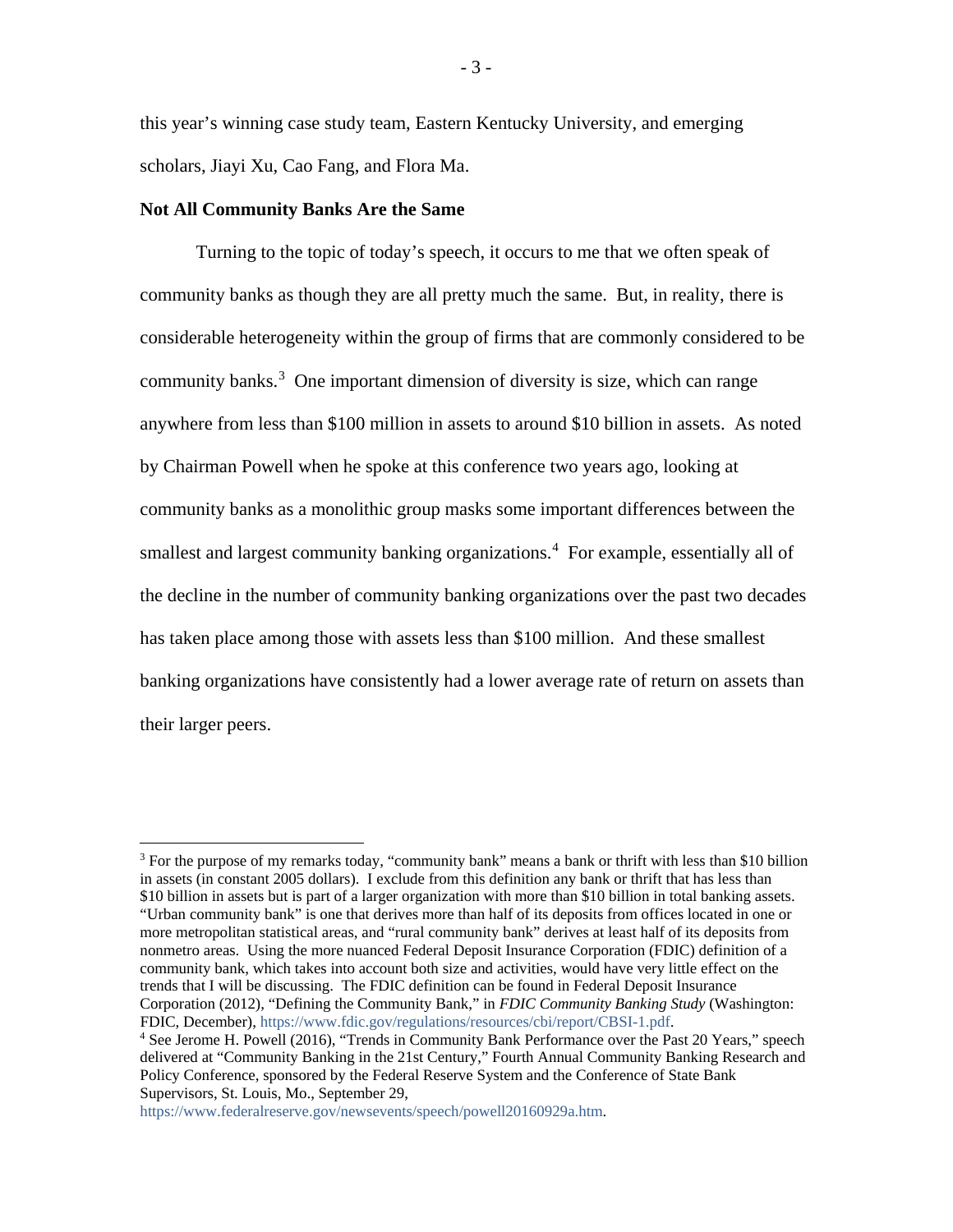Another significant aspect of diversity among community banks is the type of market served--urban versus rural. These two types of areas differ in many respects, including the age distribution of the population, the share of the population with a college degree, homeownership rates, poverty rates, and the share of the population with internet access.<sup>[5](#page-4-0)</sup> And while the national population has been growing over the past 20 to 30 years, many rural areas have experienced population declines, and the share of the population living in rural areas has been falling.[6](#page-4-1) Furthermore, since 2008, most job growth in the United States has occurred in urban areas.<sup>[7](#page-4-2)</sup>

Given these differing circumstances, it is not surprising that community banks operating in rural and urban areas tend to face different challenges. For example, the number of competitors faced by a banking organization tends to be larger in urban banking markets than in rural markets, while hiring and retaining high-quality employees can be more difficult in rural areas. And some observers have expressed concern about the implications of bank consolidation over the past two or three decades for access to banking services in rural areas while also wondering about the future viability of rural community banks.

<span id="page-4-1"></span><sup>6</sup> See Kim Parker, Juliana Menasce Horowitz, Anna Brown, Richard Fry, D'Vera Cohn, and Ruth Igielnik (2018), "Demographic and Economic Trends in Urban, Suburban and Rural Communities," in What Unites and Divides Urban, Suburban and Rural Communities (Washington: Pew Research Center, May), [http://www.pewsocialtrends.org/2018/05/22/demographic-and-economic-trends-in-urban-suburban-and](http://www.pewsocialtrends.org/2018/05/22/demographic-and-economic-trends-in-urban-suburban-and-rural-communities/)[rural-communities;](http://www.pewsocialtrends.org/2018/05/22/demographic-and-economic-trends-in-urban-suburban-and-rural-communities/) or John M. Anderlik and Richard D. Cofer, Jr. (2014), "Long-Term Trends in Rural Depopulation and Their Implications for Community Banks," *FDIC Quarterly*, vol. 8 (2), pp. 44-59, [https://www.fdic.gov/bank/analytical/quarterly/2014-vol8-2/article2.pdf.](https://www.fdic.gov/bank/analytical/quarterly/2014-vol8-2/article2.pdf)<br><sup>7</sup> See Mark Muro and Jacob Whiton (2018), "Geographic Gaps Are Widening While U.S. Economic

<span id="page-4-2"></span>Growth Increases," Brookings Institution, *The Avenue* (blog), January 23,

[https://www.brookings.edu/blog/the-avenue/2018/01/22/uneven-growth;](https://www.brookings.edu/blog/the-avenue/2018/01/22/uneven-growth/) and Brian Thiede, Lillie Greiman, Stephan Weiler, Steven C. Beda, and Tessa Conroy (2017), "The Divide between Rural and Urban America, in 6 Charts," *U.S. News & World Report,* March 20, [https://www.usnews.com/news/national](https://www.usnews.com/news/national-news/articles/2017-03-20/6-charts-that-illustrate-the-divide-between-rural-and-urban-america)[news/articles/2017-03-20/6-charts-that-illustrate-the-divide-between-rural-and-urban-america.](https://www.usnews.com/news/national-news/articles/2017-03-20/6-charts-that-illustrate-the-divide-between-rural-and-urban-america)

<span id="page-4-0"></span><sup>&</sup>lt;sup>5</sup> See U.S. Census Bureau (2016), "New Census Data Show Differences between Urban and Rural Populations," press release, December 8, [https://www.census.gov/newsroom/press-releases/2016/cb16-](https://www.census.gov/newsroom/press-releases/2016/cb16-210.html) [210.html.](https://www.census.gov/newsroom/press-releases/2016/cb16-210.html)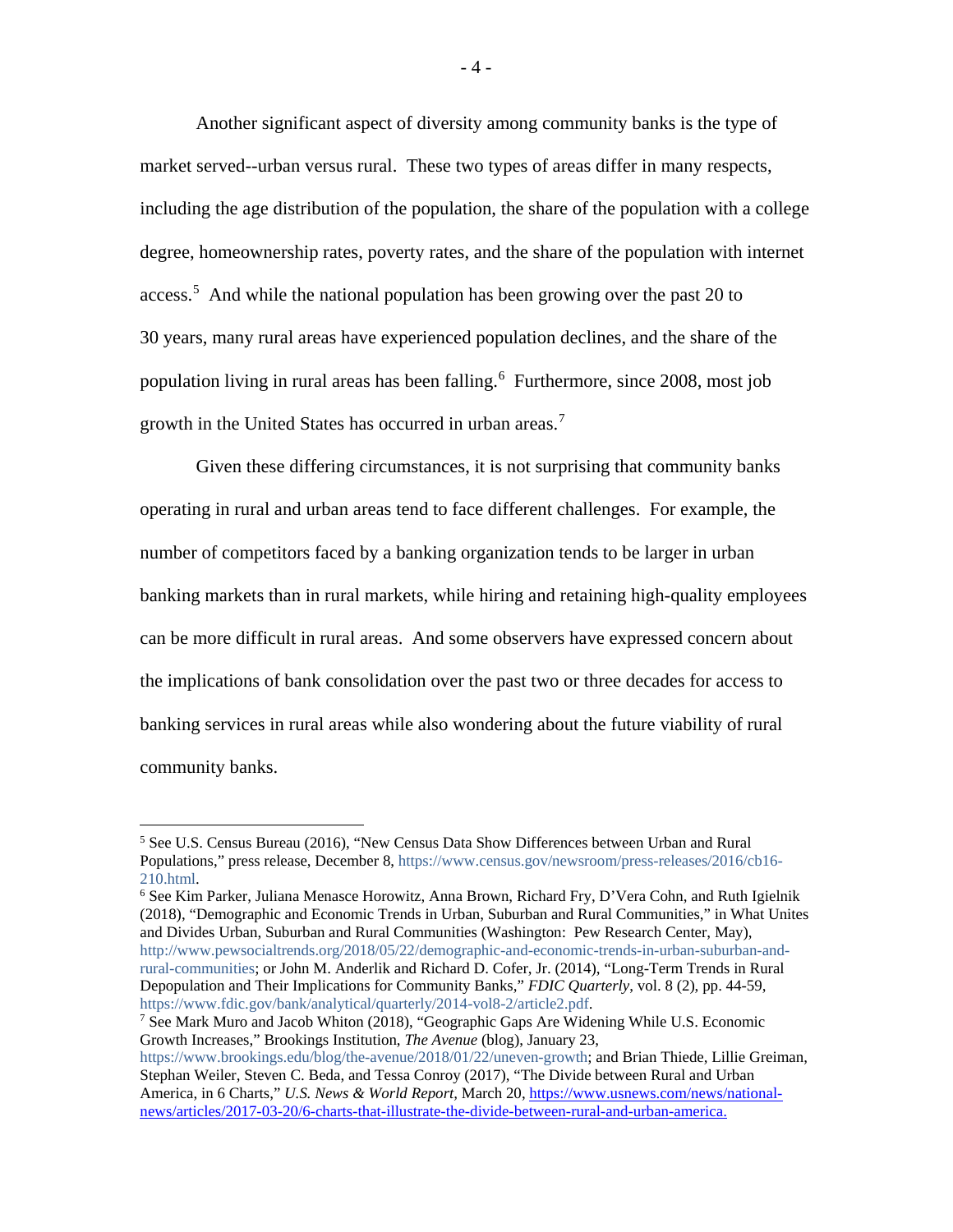The number of community banks has been declining over the last 20 years, but community banks still account for more than 95 percent of banks operating in the United States. The decline has been roughly similar for urban and rural community banks, leaving the share of community banks that operate primarily in rural markets quite stable at just over 50 percent. While urban community banks are quite a bit larger than rural community banks on average, over the last 20 years, rural community banks have consistently earned higher rates of return on assets and rates of return on equity than their urban peers despite a more challenging economic environment.

While the data present a compelling high-level picture, they do not tell the whole story. For example, averages across a large number of markets do not tell us what is going on in any individual market. In addition, much of the data that I am presenting today is aggregated to the county level, which obscures community-level dynamics: Some communities within a county may have lost banks or bank branches, while others may have gained. In the rural Mountain West, where I grew up, a single county can be physically larger than some Eastern states. And the demographics of the communities- for example, high- or low-income--that have lost or gained are also not visible, but important. Federal Reserve staff are engaged in efforts to further our understanding of the effects of losses of banks or bank branches on the people who live and work in the affected communities.

#### **National Trends in Urban versus Rural Community Banks over the Past 20 Years**

The number of banks in the United States fell by almost half over the past 20 years--from about 10,700 in 1997 to about 5,600 in 2017. About 97 percent of the decrease was accounted for by community banks. Looking at the trend in the number of

- 5 -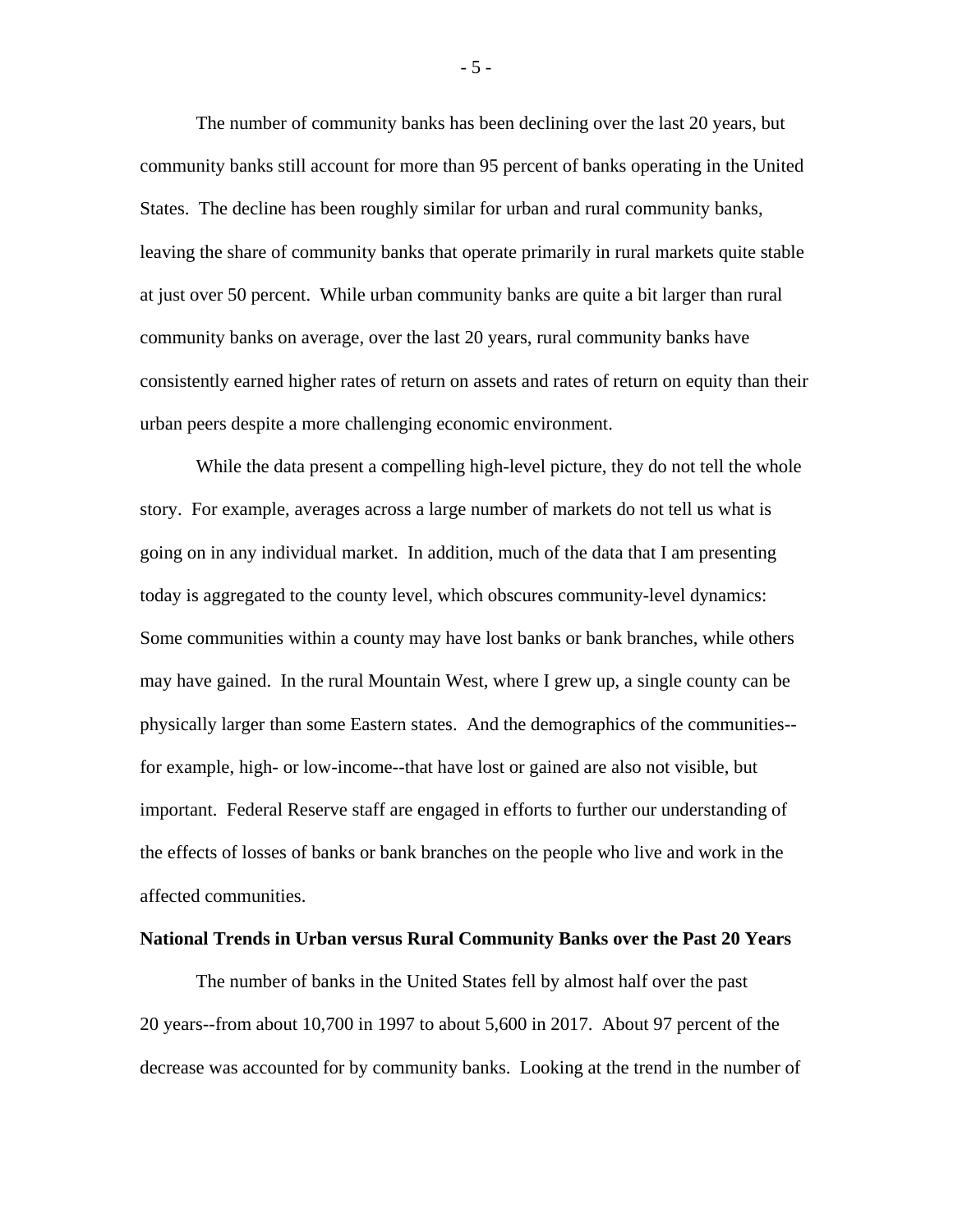urban and rural community banks (figure 1), we see that the number of banks in both of these categories has been falling over time. The rate of decline was steeper for rural banks than for urban banks before the financial crisis but has reversed in the post-crisis period. This reversal may be due to the fact that, as we will see momentarily, urban community banks suffered more severe losses in the immediate post-crisis period than did rural community banks. And the share of community banks that operate primarily in rural markets has increased slightly, from 53 percent to 54 percent.

While there are more rural community banks than urban community banks, the latter consistently account for a larger volume of deposits, loans, and offices than the former. This difference is due, in part, to the average size of an urban community bank, in terms of total assets, being about two and a half to three and a half times that of the average rural community bank (figure 2). As community banks have increased in asset size, they have also grown their branch networks. The average number of branches for an urban bank is about 1.7 to 2 times that of a rural bank (figure 3).

Looking next at the total amount of deposits held by all urban community banks and all rural community banks, we can see that both have been trending upward over time (figure 4). Growth in total loans outstanding was strong for both urban and rural community banks between 1997 and 2008 (figure 5). Declines in lending between 2008 and 2011 were more severe for urban community banks than rural ones. Coming out of the recent recessions, rural community banks have seen quite modest loan growth since 2011, while the pace of growth in urban community bank lending has been strong since 2013. This divergence in recent growth rates may be due to the fact that the recovery

- 6 -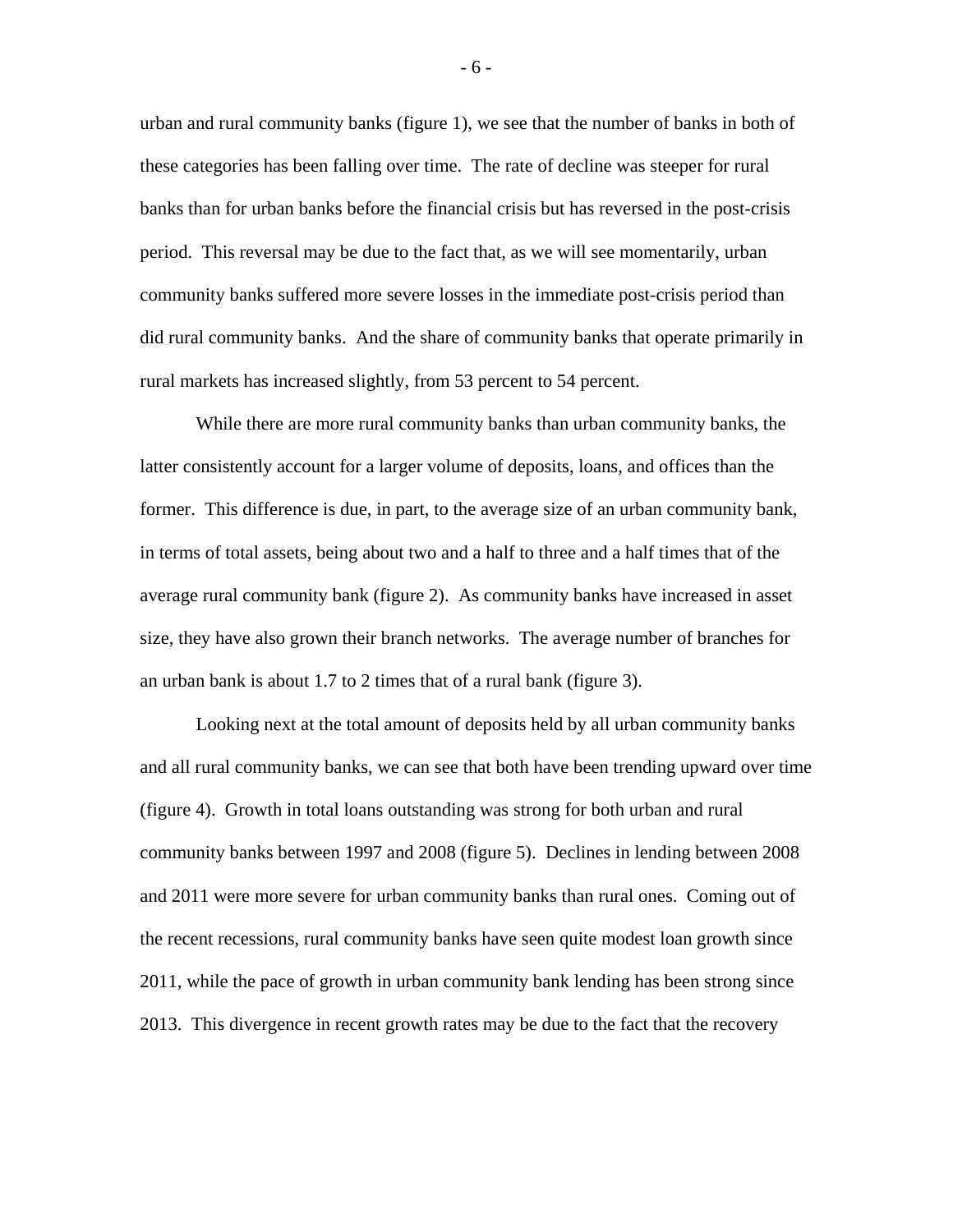from the recent recession has been much more robust in urban areas than in rural areas of the country.

When it comes to performance measures, rural community banks consistently outperform urban community banks with regard to return on assets (figure 6) and return on equity (figure 7). This difference was particularly pronounced during the financial crisis, when profitability fell much more sharply at urban community banks than at rural community banks. Looking at charge-off rates (figure 8), we see that they have been quite similar for the two types of community banks over most of the past 20 years, except for the period from 2008 to 2013, when rural community banks had lower charge-off rates than urban community banks.

This data suggest that, despite facing a more challenging economic environment, rural community banks appear to be holding their own relative to urban community banks.

#### **Market-Level Trends for All Banks and Community Banks**

Now I would like to shift my focus from the banks themselves to the communities they serve by exploring whether access to banking services--provided by community or larger banks--has been declining in urban or rural areas of the country. As of 2017, the average urban market was home to 18 community banks and just over 8 large banks, which represents a change from 21 community banks and 6 large banks in 1997 (figure 9). The average number of community banks per rural market has been remarkably stable over the past 20 years at right around 4, while the average number of large banks per rural market has increased from just under 1 to 1.4 (figure 10). These

- 7 -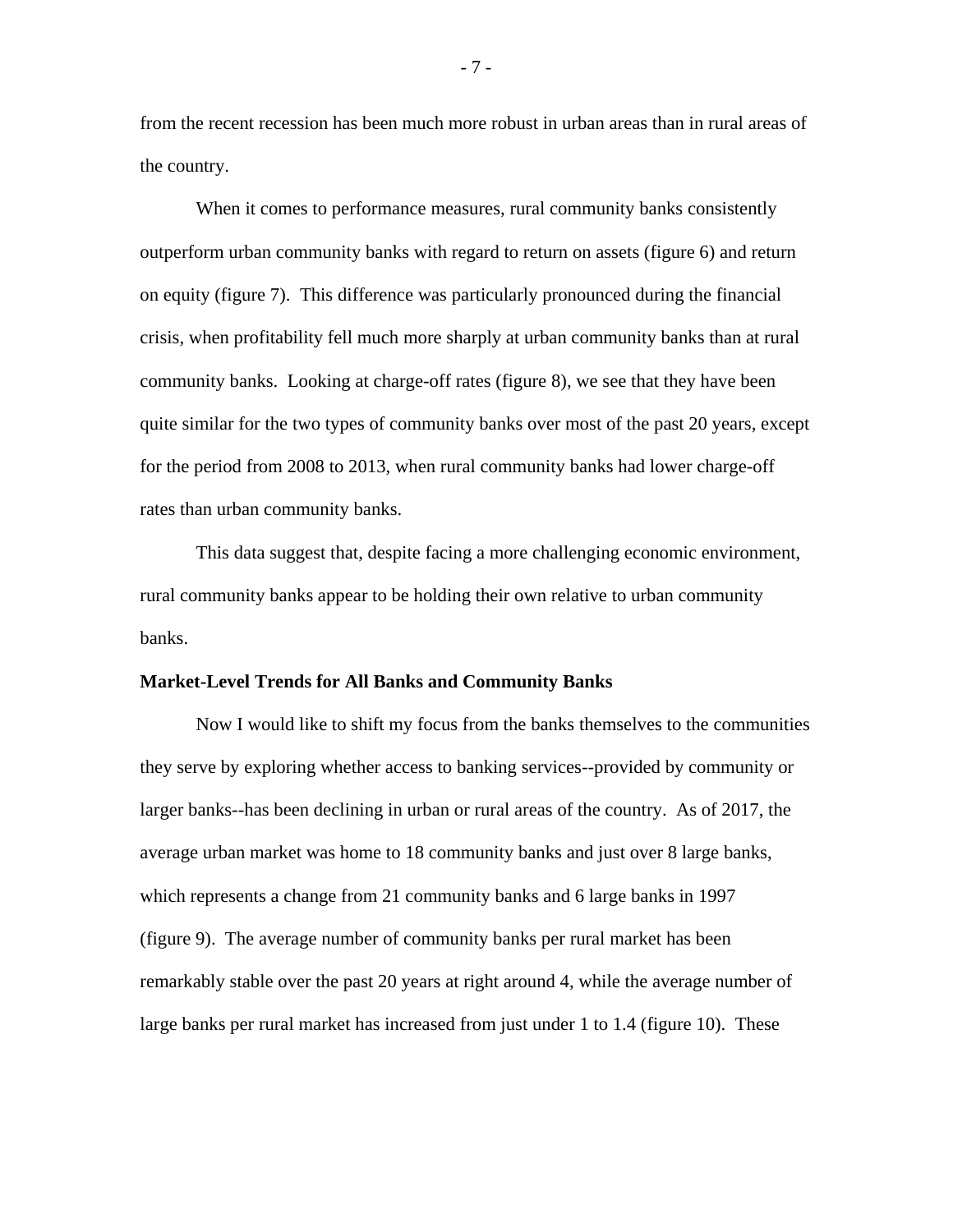statistics indicate that, perhaps surprisingly, the average number of banks in rural markets has actually increased in the past 20 years.

If we look at the number of bank branches rather than the number of competitors, we see a significant increase in the number of branches in the average urban market, with the entire increase coming from branches of large banks (figure 11). Over the same period, there was essentially no change in the number of branches in rural markets, with a slight shift upward in the share of branches accounted for by large banks (figure 12). Of course, there is substantial variation in the experiences of individual markets, as some local rural and urban markets gained and others lost bank branches.

As the share of branches in the average banking market operated by community banks has declined, so, too, has the share of deposits held at community banks. This shift in deposit shares away from community banks, similar to the shift in branch shares, has been substantial in urban markets but only marginal in rural markets (figure 13). Community banks held almost half of all deposits at urban bank branches in 1997, but just over one-third in 2017. In rural markets, community banks collectively had a deposit market share of 80 percent in 1997, declining moderately to 77 percent in 2017.

Despite the decline in the overall share of deposits held by community banks in urban and rural markets over the past 20 years, the average individual community bank operating in each type of market has seen almost no change in its deposit market share (figure 14). In other words, the decline in the share of market deposits held in aggregate by community banks is due to fewer community banks. The fact that the average individual community bank has maintained or increased its deposit market share since

- 8 -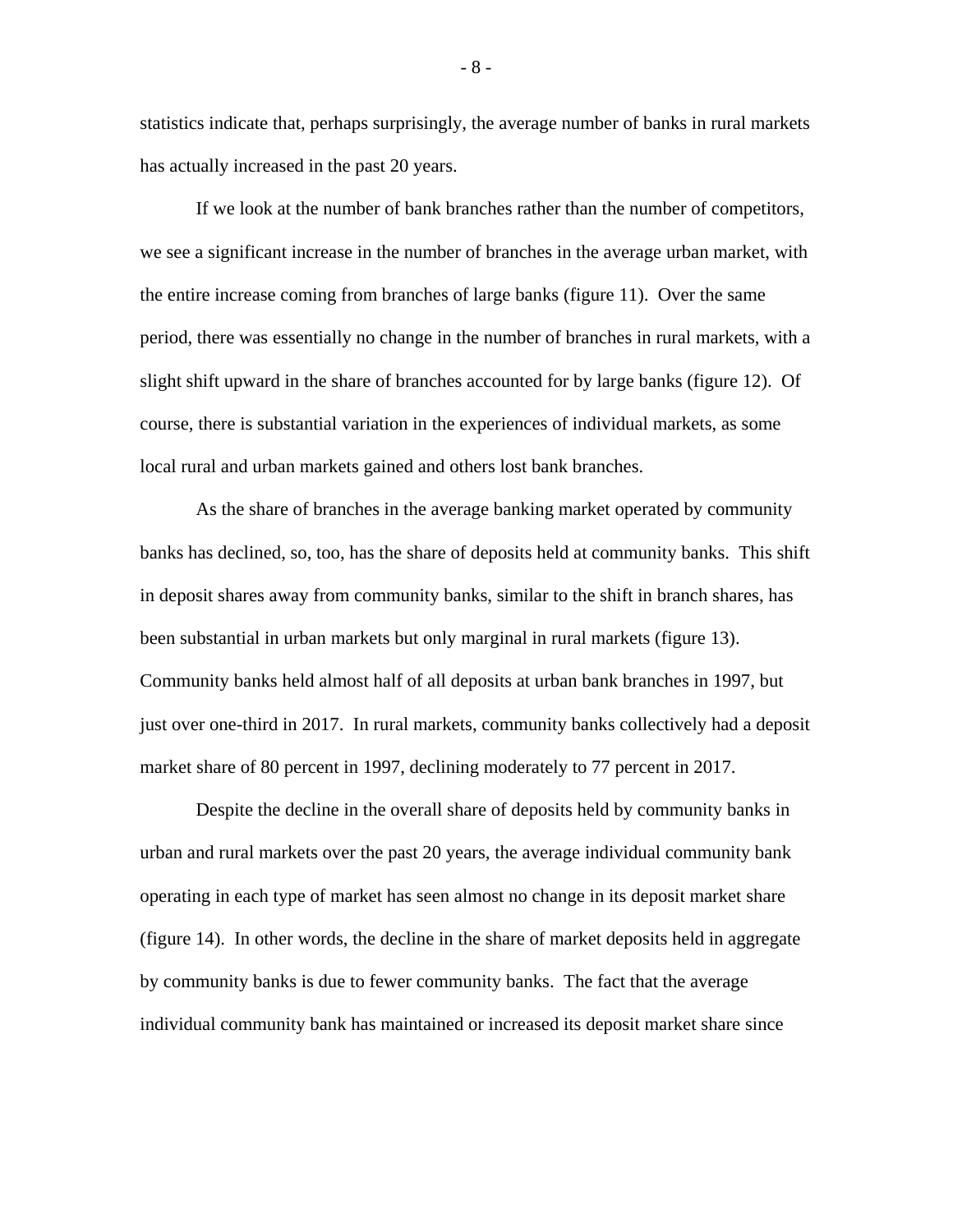2008 suggests that community banks have been able to compete quite successfully with larger banks in both urban and rural markets during and since the recent recession.

### **Head Offices**

As I have mentioned, the average numbers of banks and bank branches have increased or remained constant in rural markets in recent years despite a wave of mergers that has greatly reduced the number of U.S. banking organizations. Industry consolidation has led to fewer banks but maintained most of the branches of the acquired banks. In addition, most mergers and acquisitions have involved expansion into new markets by the acquiring bank rather than acquisitions of local competitors, which has allowed local communities to continue to enjoy a variety of potential providers of banking services despite the industry consolidation.<sup>[8](#page-9-0)</sup>

One unavoidable aspect of consolidation is a loss in the number of bank headquarters offices. The number of bank headquarters located in urban markets has fallen by half over the past 20 years, while the number in rural markets has fallen by 45 percent.<sup>[9](#page-9-1)</sup> Consolidation has led to a doubling in the number of banking markets-almost all of which are rural--in which no banks are headquartered (figure 16). We hear anecdotally that banks are more attuned to the needs of the communities in which they are headquartered, so the significance of this loss could have an effect on the local markets.

- 9 -

<span id="page-9-0"></span><sup>&</sup>lt;sup>8</sup> One way that economists measure the structure of a market is by measures of market concentration. Not surprisingly, rural markets are, on average, much more concentrated than urban markets. However, average concentration levels have been declining in rural markets while increasing slightly in urban markets over the past two decades.

<span id="page-9-1"></span> $9$  The average urban market has more headquarters offices than the average rural market (figure 15). There are just over 8 banks headquartered in the average urban market (down from just over 14 in 1997), compared with an average of 1.3 banks headquartered in the average rural market (down from 2.4 in 1997).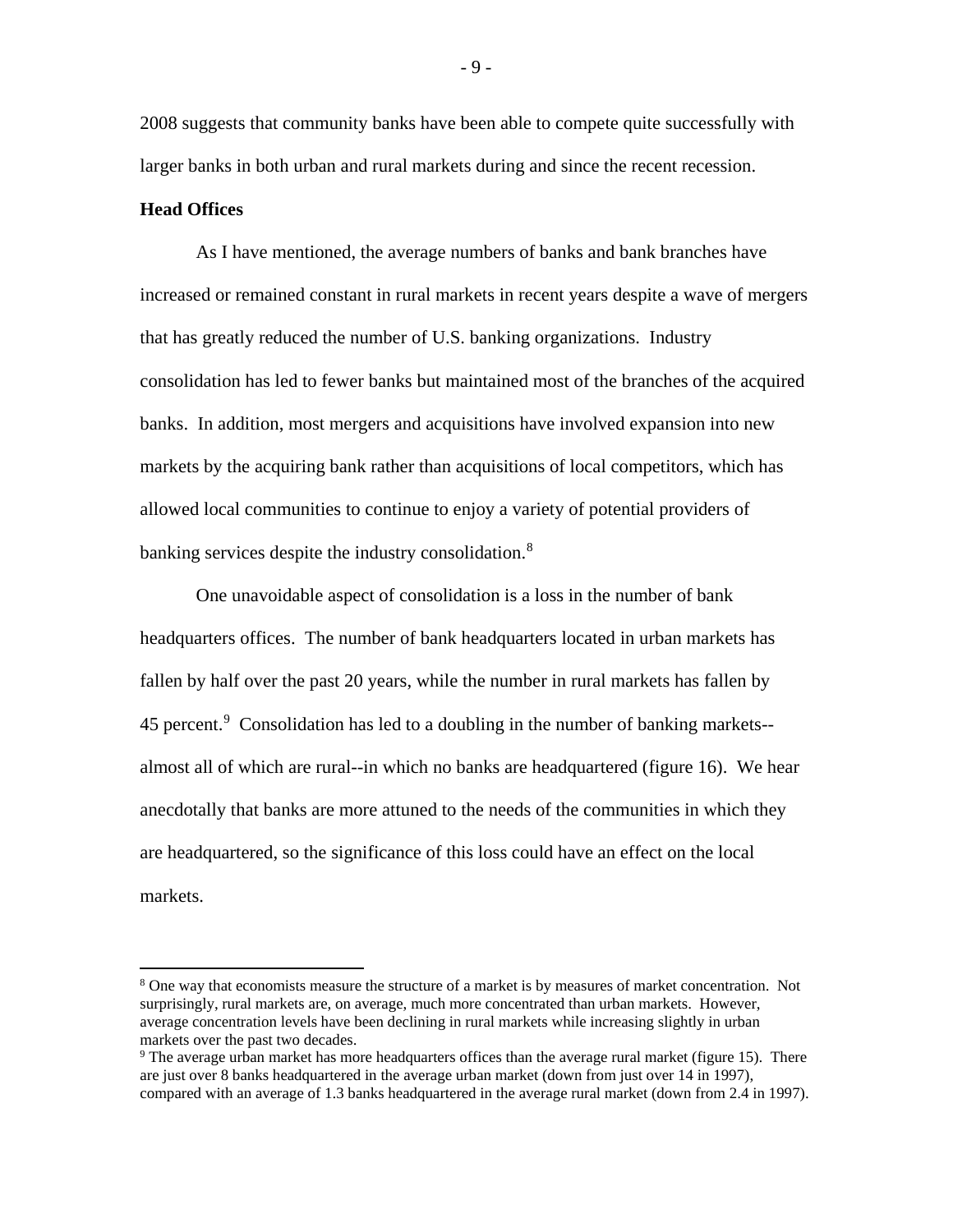## **Qualitative Evidence at a More Micro Level**

As I previewed at the beginning of my remarks, data and averages often do not tell the whole story. At the end of the day, we care about bank branch locations because we care about the people and communities that they are serving or, in some cases, not serving adequately. So even if the data tell us that most rural markets are well served, we need to focus our attention on those markets that may not be as well served and how that is affecting the people who bank, or cannot bank, there. That is why the Federal Reserve System's Community Development function has undertaken a national series of listening sessions to assess the real effects of bank closures on rural communities. Reserve Bank staff members are conducting the sessions around the country to gather information from consumers and small business owners in rural communities that have been directly affected by bank closures.

To identify where to conduct these sessions, we used data to identify rural towns that have experienced bank branch closures; in some cases, these towns lost the only bank in town and now have no remaining banks. Then we convened local residents and small business owners to ask them about what the loss of a bank meant to them and their community.

For some residents, the closure has not been much of a problem. Most, if not all, of the listening session participants in Clark, South Dakota, noted that they do most of their routine banking online. Some in Clark even noted that they did not think ATMs (automated teller machines) were necessary, as most of the retail businesses in town offer cash back with debit card purchases. Nonetheless, residents of Clark spoke positively about the importance of the personal touch a local bank can provide. Residents liked

 $-10-$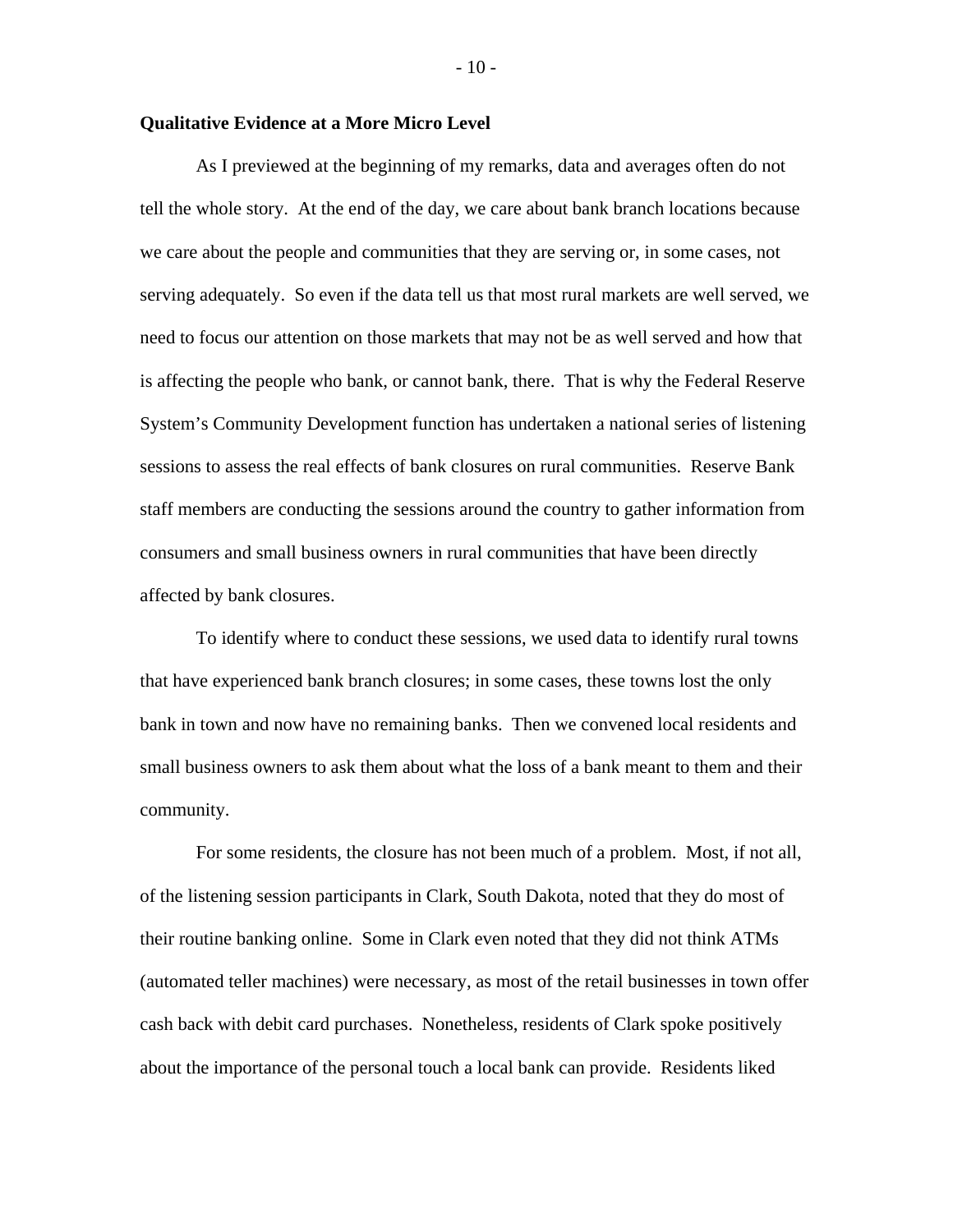familiar faces at the teller window and loan officers who understand the local economy when making small business loan decisions.

However, online banking is not necessarily an opportunity for everyone. Indeed, even for community banks themselves, technology may be perceived as a threat or an opportunity, depending for example on whether the necessary infrastructure is available. In Nicholas County, Kentucky, which is located in Appalachia, many residents do not have access to high-speed internet; this lack of access has led most residents to travel outside of the county to conduct their banking needs. This situation is certainly not optimal for anyone, but it presents a particular challenge to the elderly, those without a car, and busy small business owners who do not have time to travel 25 miles each way to make change and deposit checks. In Centre County, Pennsylvania, we heard that the transportation challenge is particularly acute for the Amish--10 miles is a long way to travel by horse and buggy.

The loss of a bank branch also has a ripple effect on a community as a whole. In the village of Brushton, New York, which lost its only bank branch in 2014, small business owners commented that when residents must leave the village to access banking services, they are more likely to shop, eat, and pay for services in other towns, which creates additional hardship for the small businesses of Brushton. Additionally, as the ability of community members to access cash has decreased, credit card use has increased. Small business owners in Brushton say that this growth in credit card usage has significantly increased the cost of doing business.

Lastly, one theme that we heard loud and clear across the country was that the loss of a local bank meant the loss of an important civic institution. Banks do not just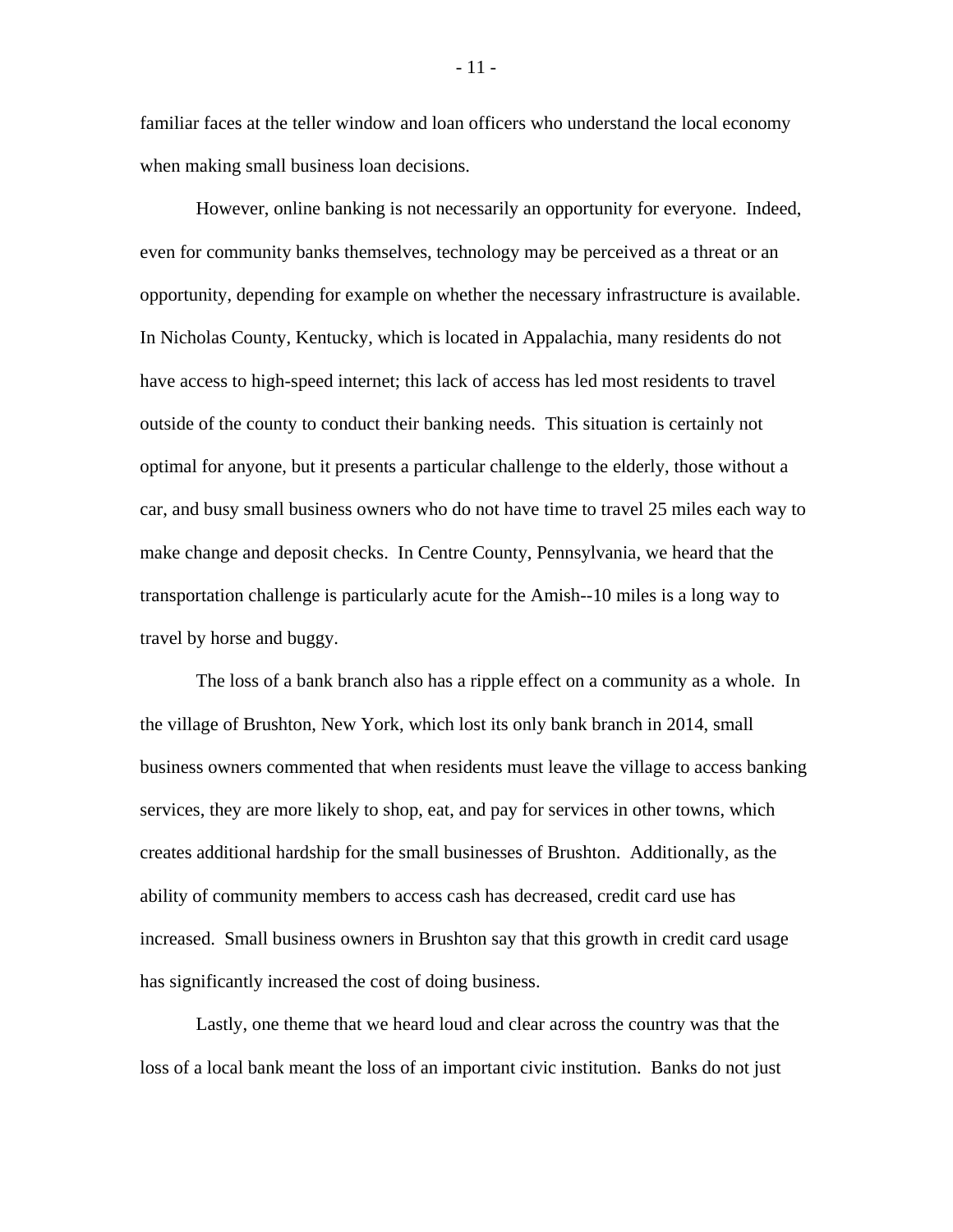cash checks and make loans--they also place ads in small town newspapers, donate to local nonprofits, and sponsor local Little League teams. As towns lose banks and bankers, they also lose important local leaders.

We will continue to conduct these listening sessions across the country throughout the fall. In fact, one of these listening sessions will take place next week just two hours down the road in Reynolds County, Missouri. We look forward to sharing the collective results of our efforts in a report that should be published in early 2019.

### **Conclusion**

To sum up, the numbers of urban and rural community banks have been declining over the past 20 years, but community banks continue to play an important role in both types of markets. Urban and rural community banks face different challenges, but, on average, both seem to be faring well in the post-crisis period. And the average rural banking market has not seen any decline in the number of banks or bank branches over recent years. For the local areas where the availability of banking services has declined, we are in the process of assessing the effects of this decline on the people who live and work in those communities. I look forward to continuing to engage in this area and monitor the developments in this most vital part of the banking ecosystem.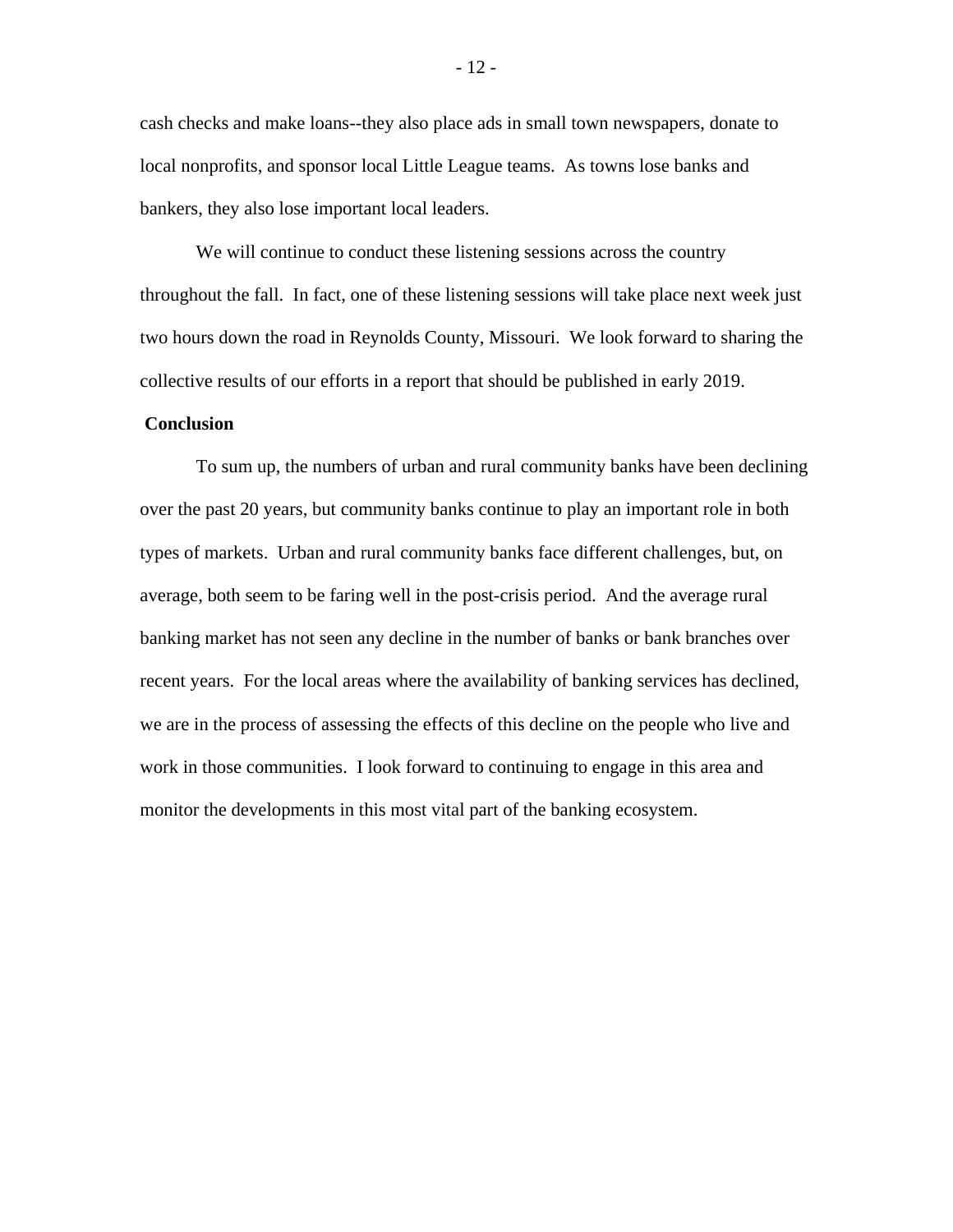

Source: Federal Reserve Board staff calculations using bank Reports of Condition and Income filed with the<br>Federal Financial Institutions Examination Council and Thrift Financial Reports filed with the Office of Thrift Sup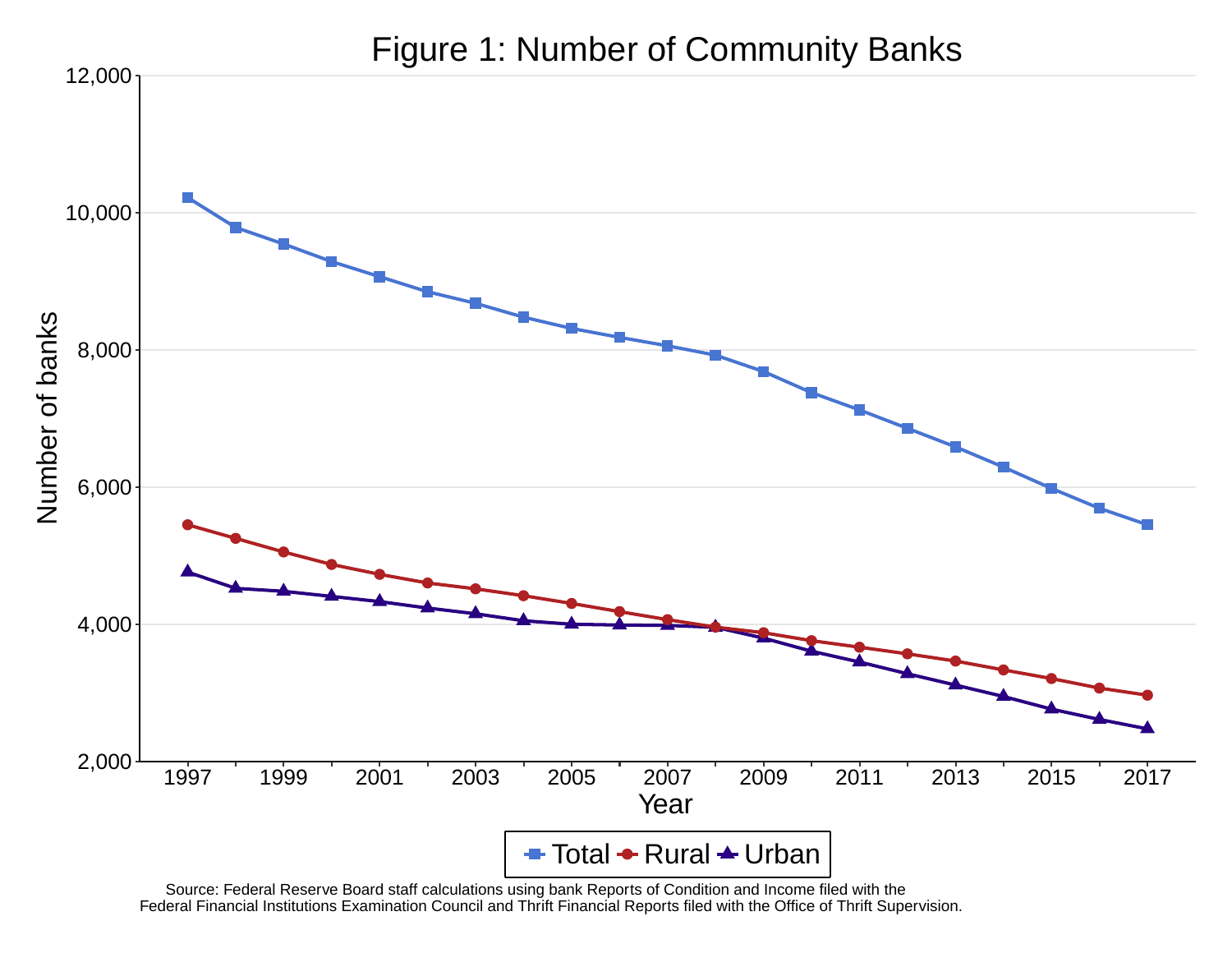

Note: Assets are in 2005 dollars.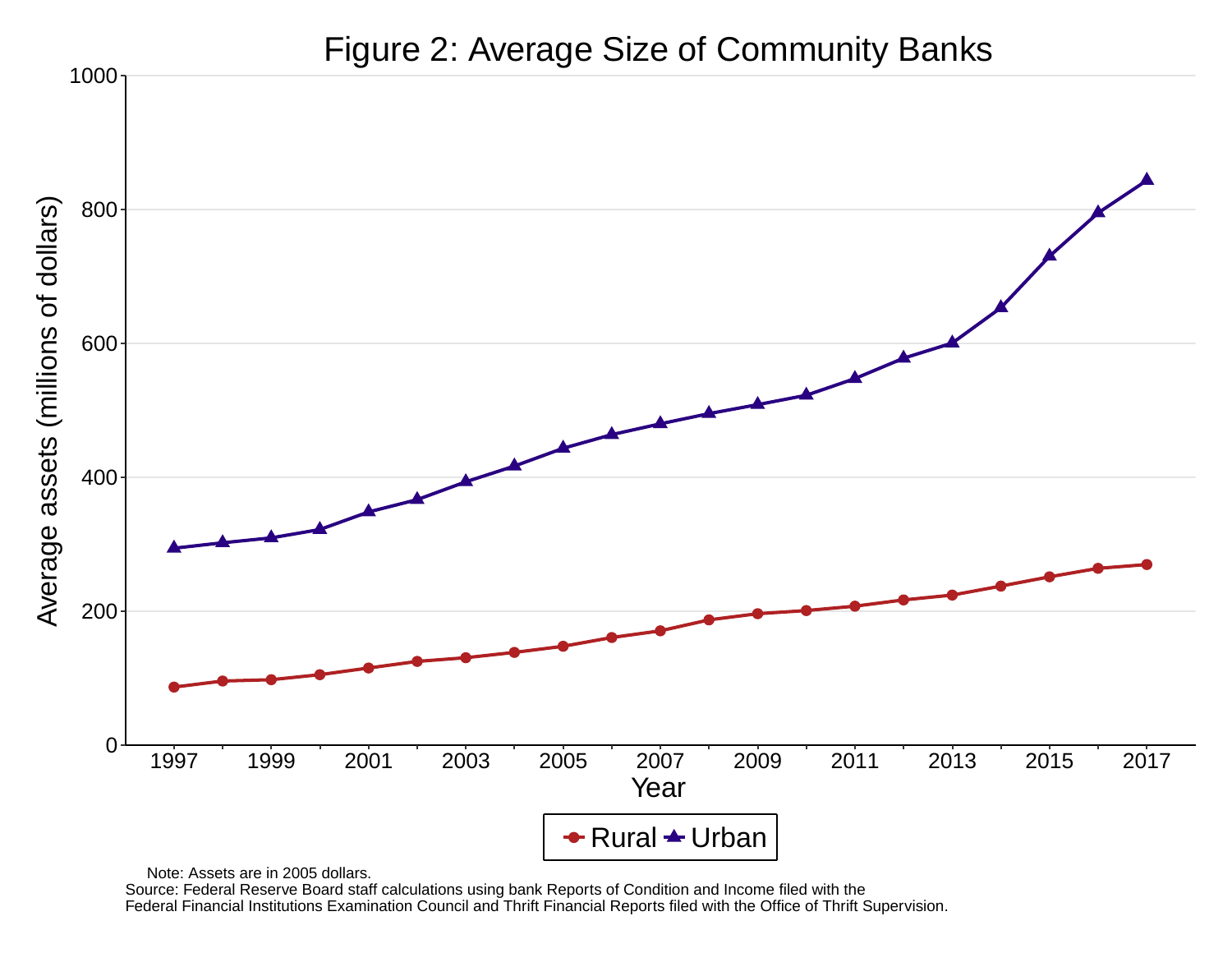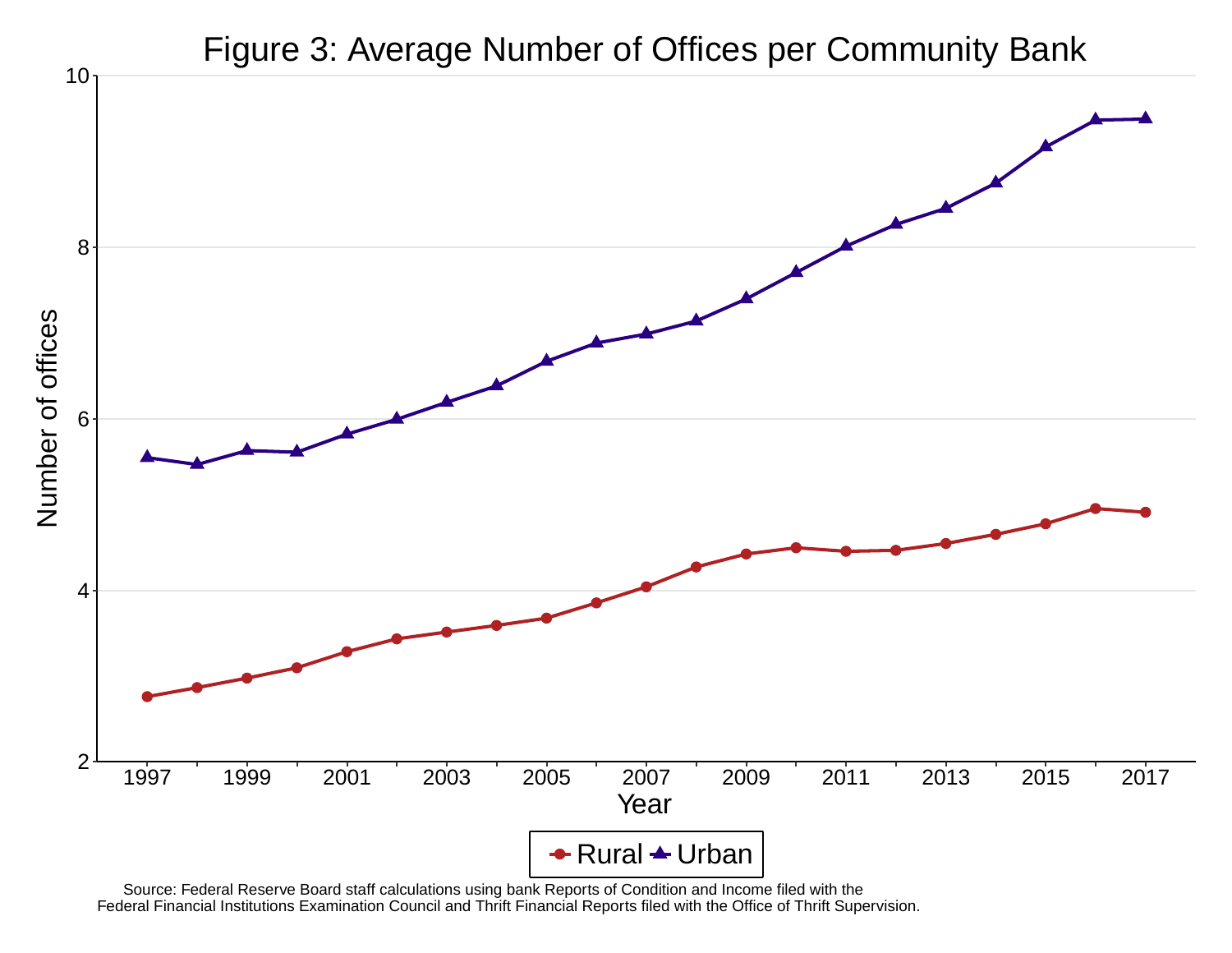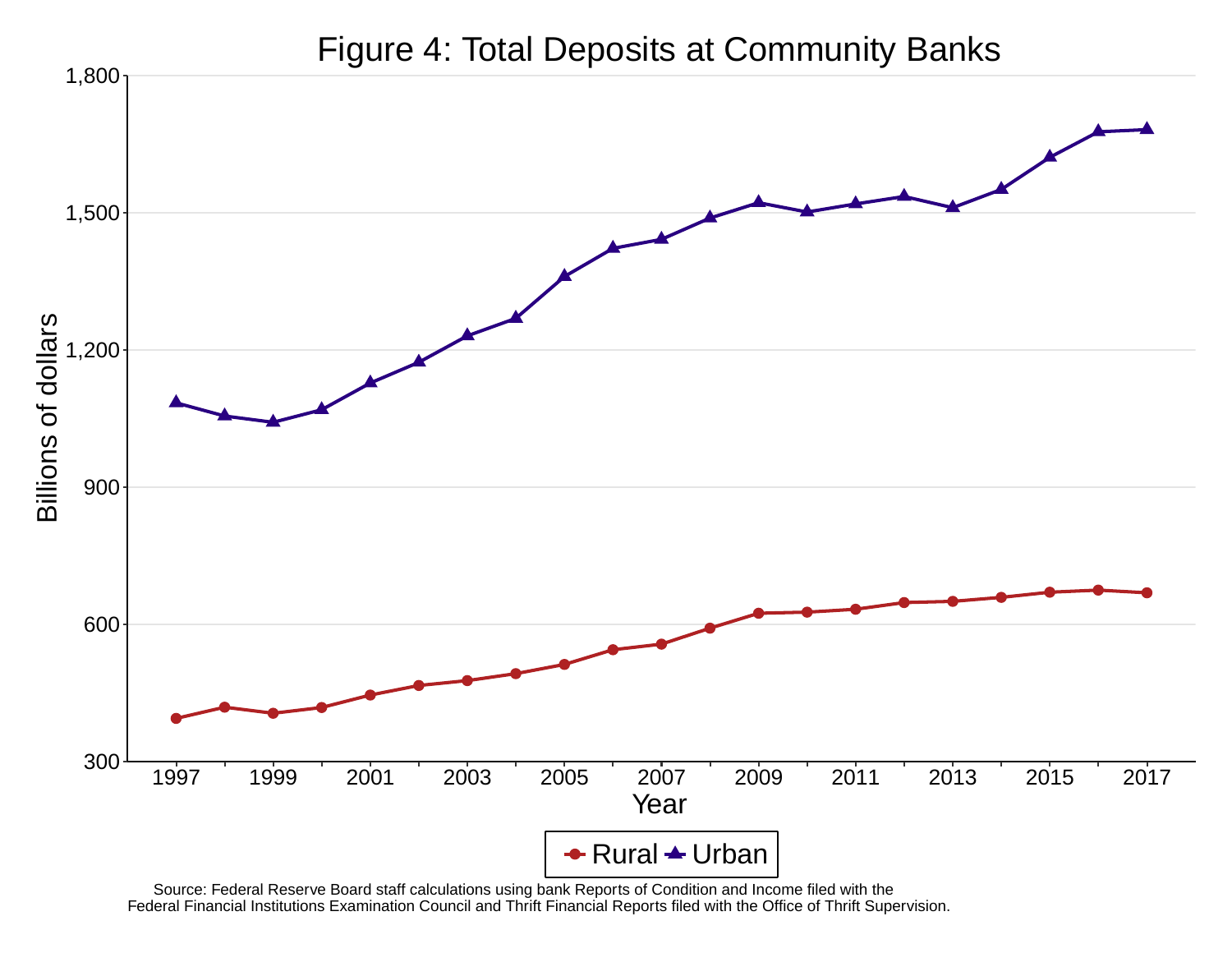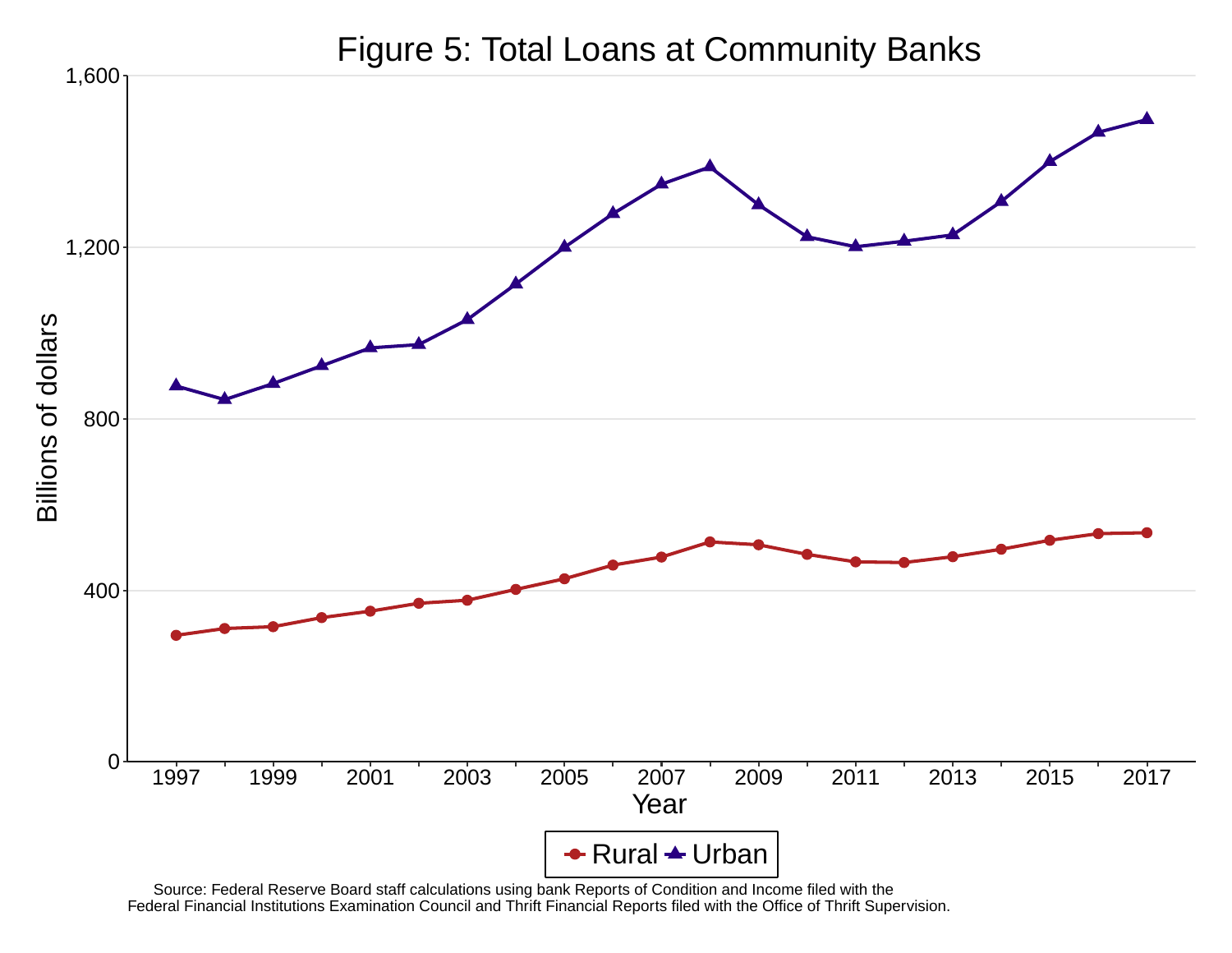

Source: Federal Reserve Board staff calculations using bank Reports of Condition and Income filed with the<br>Federal Financial Institutions Examination Council and Thrift Financial Reports filed with the Office of Thrift Sup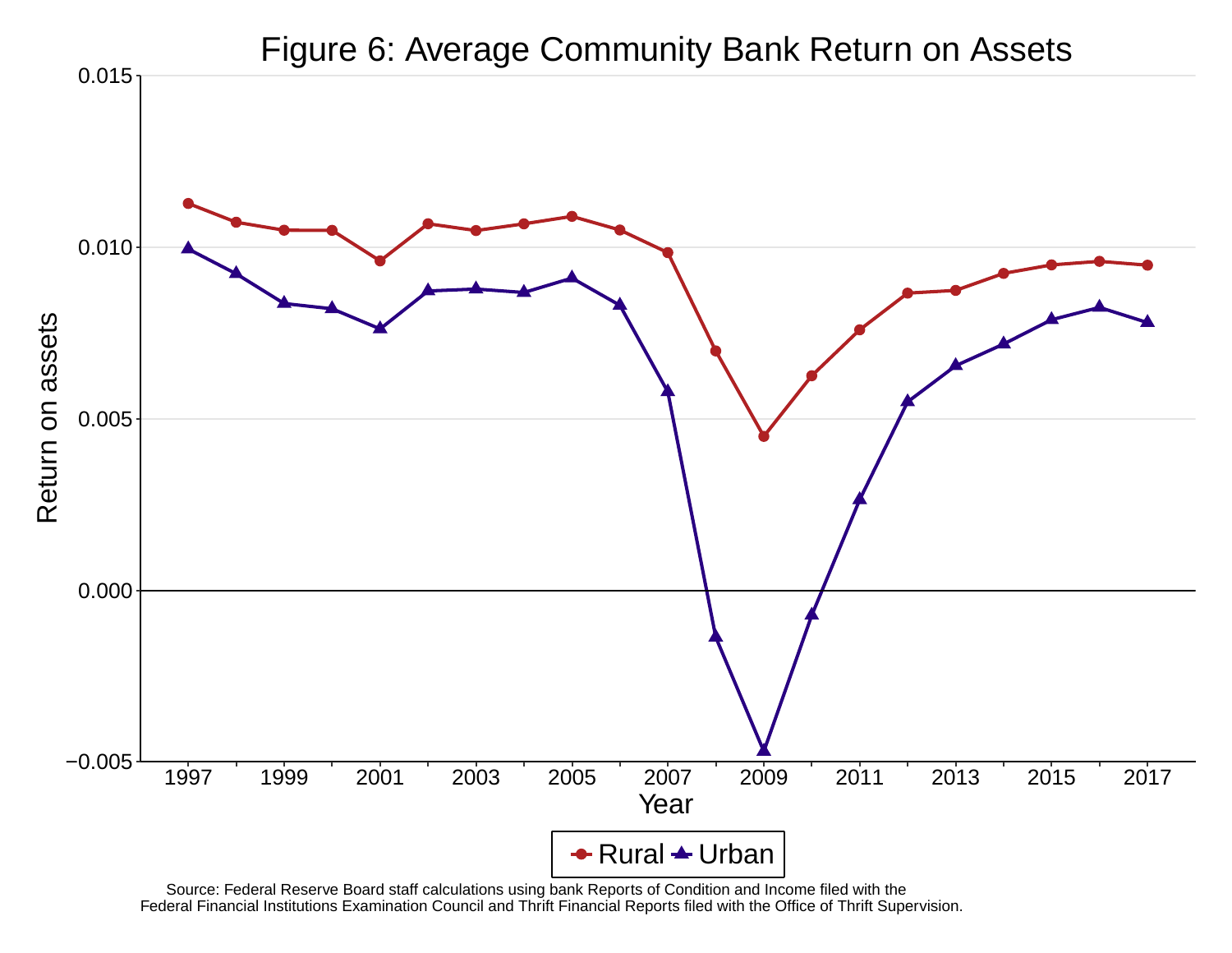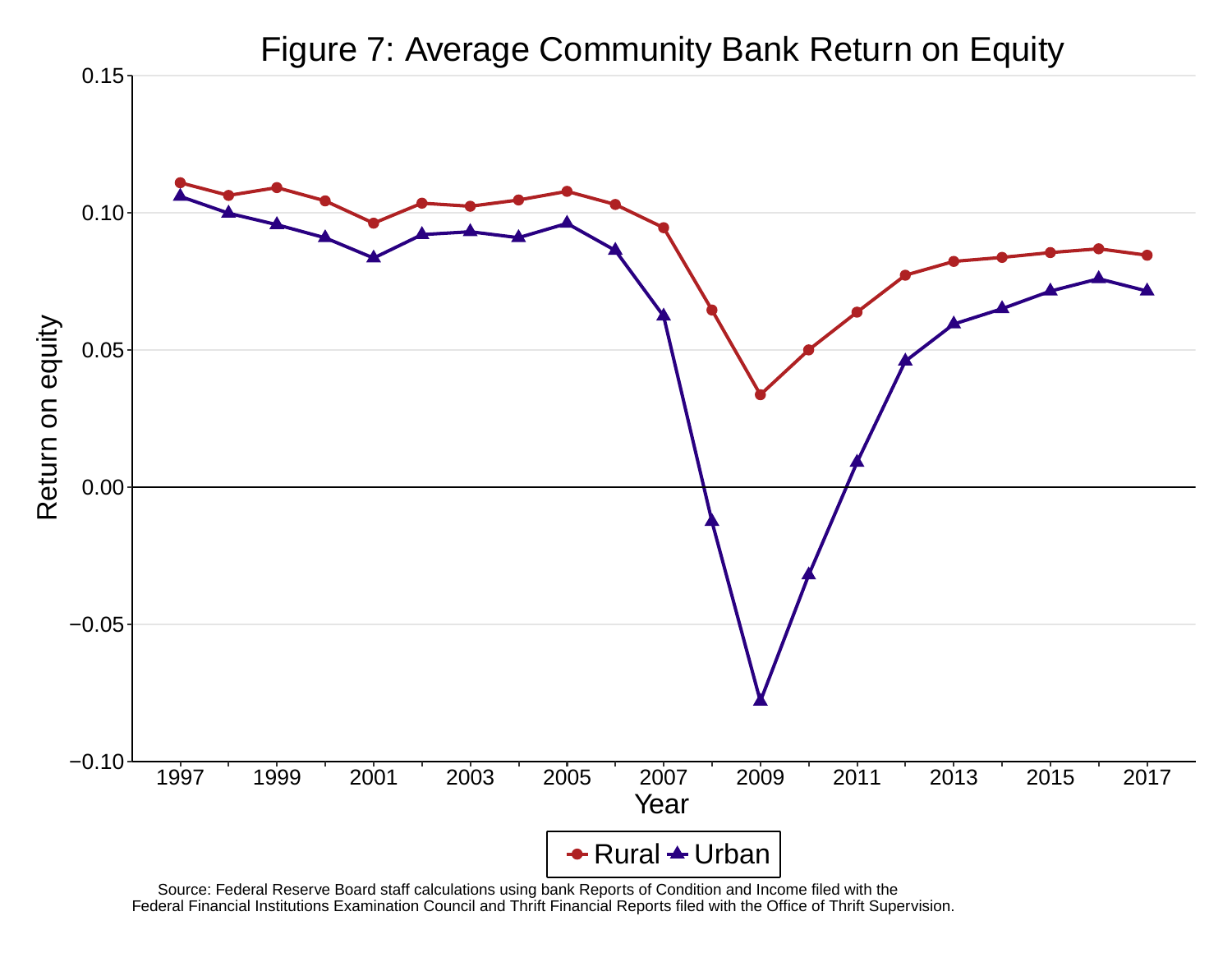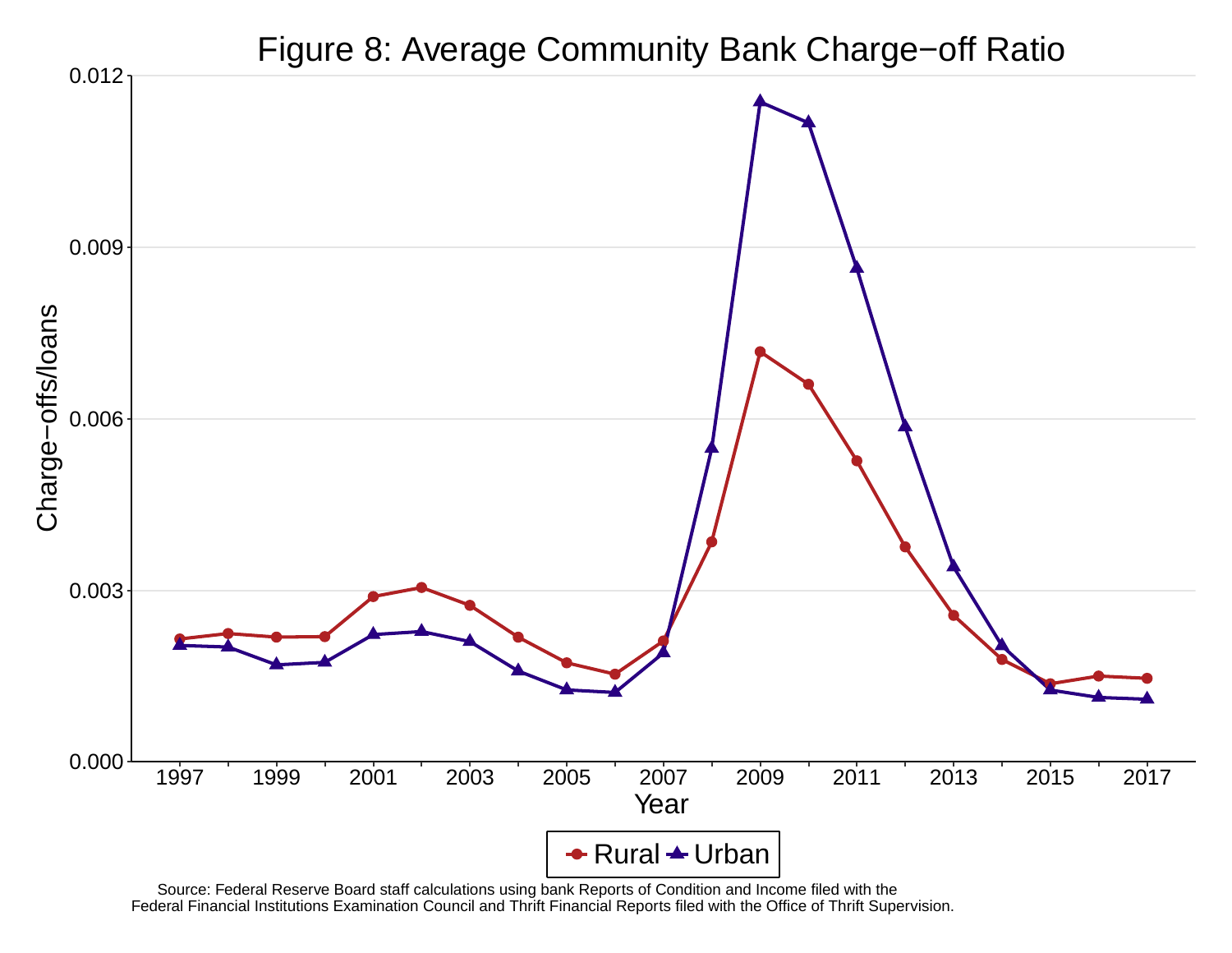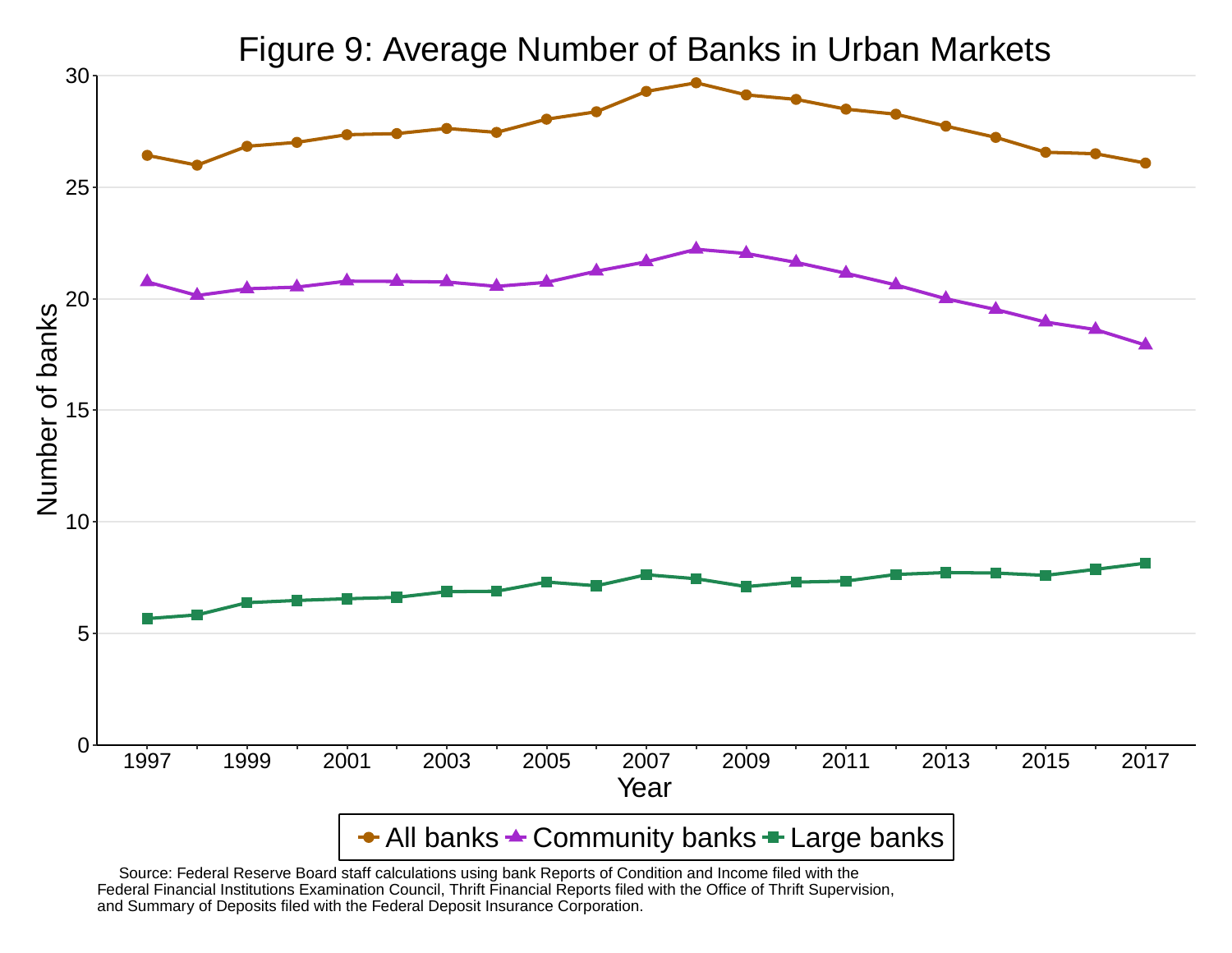

Figure 10: Average Number of Banks in Rural Markets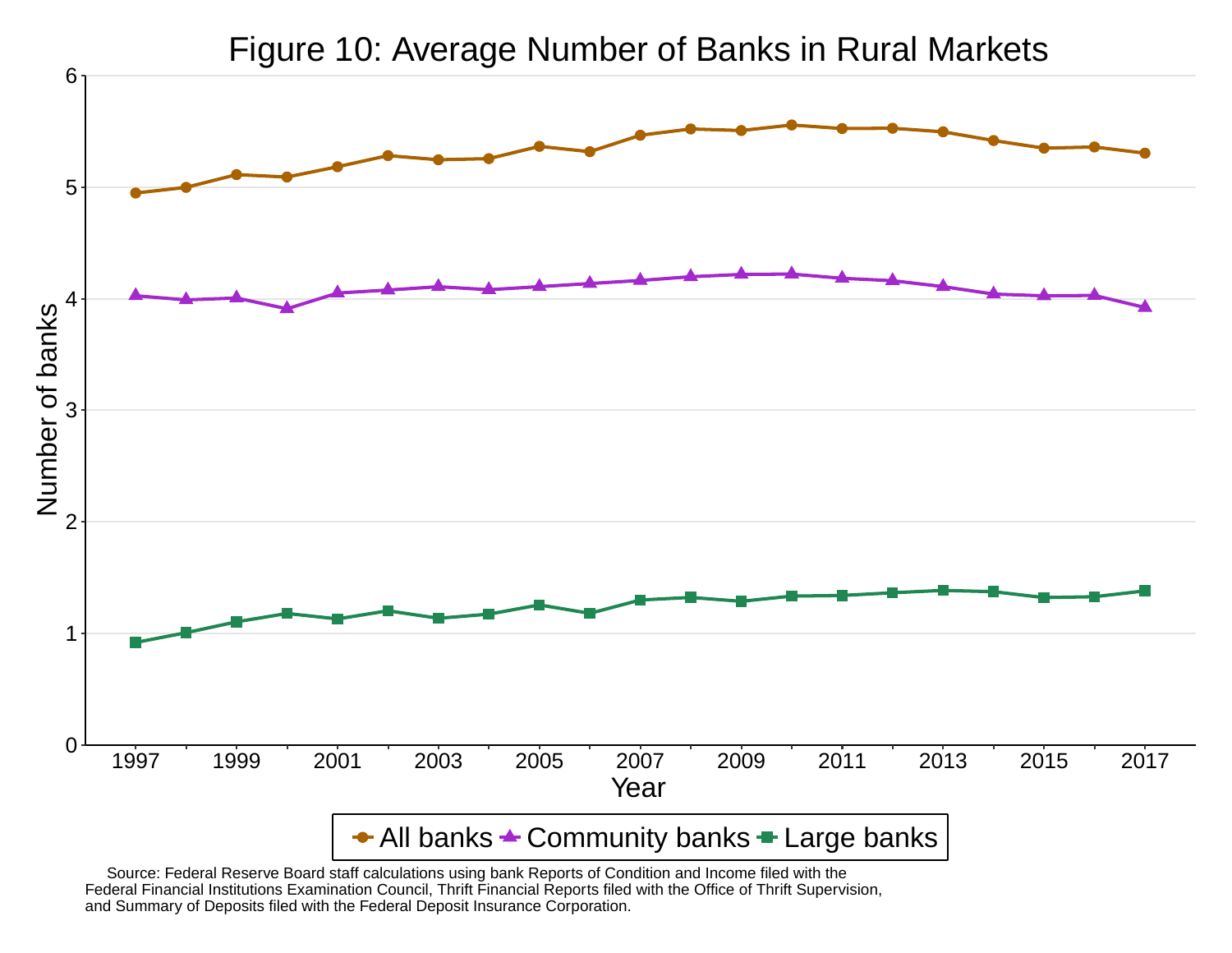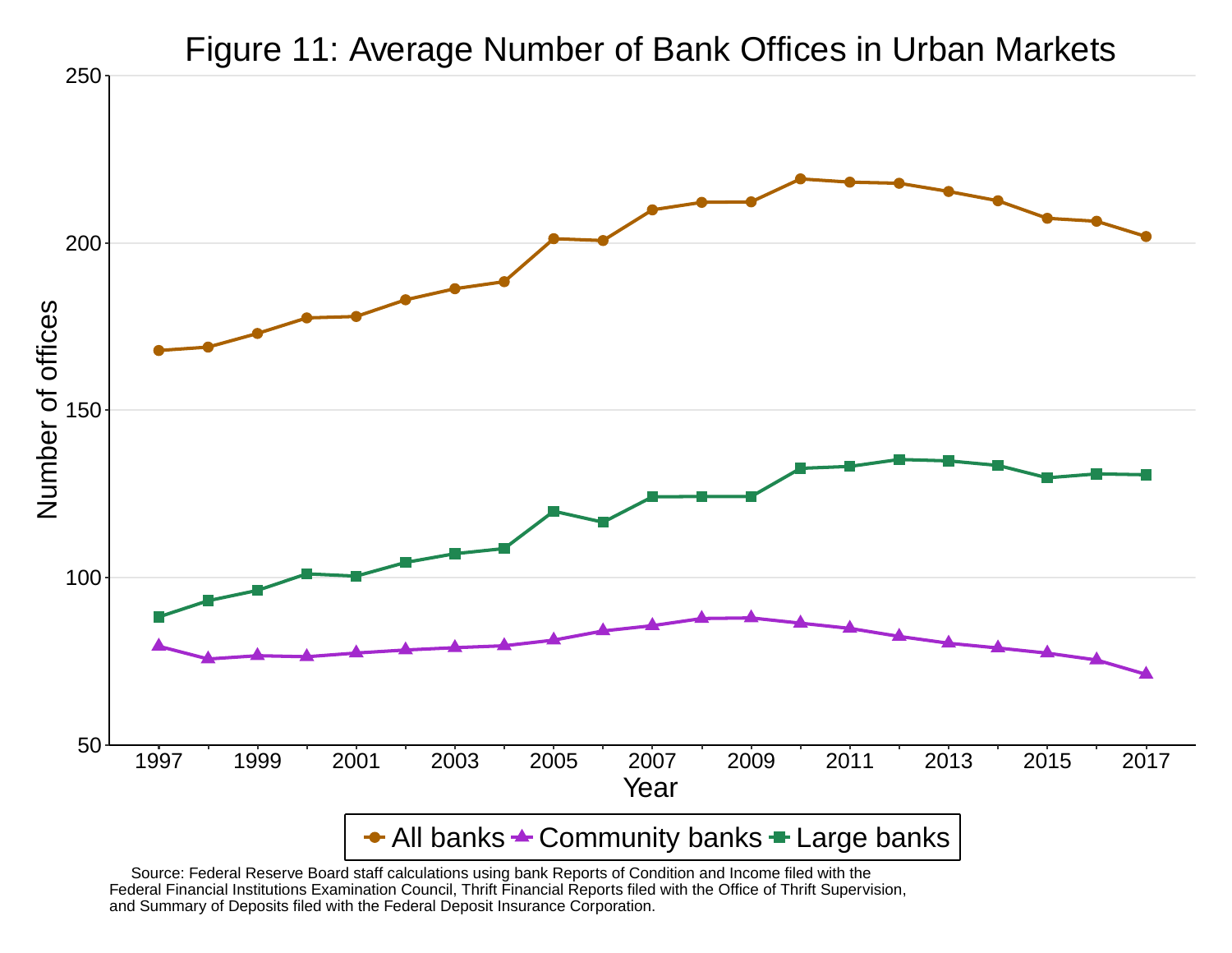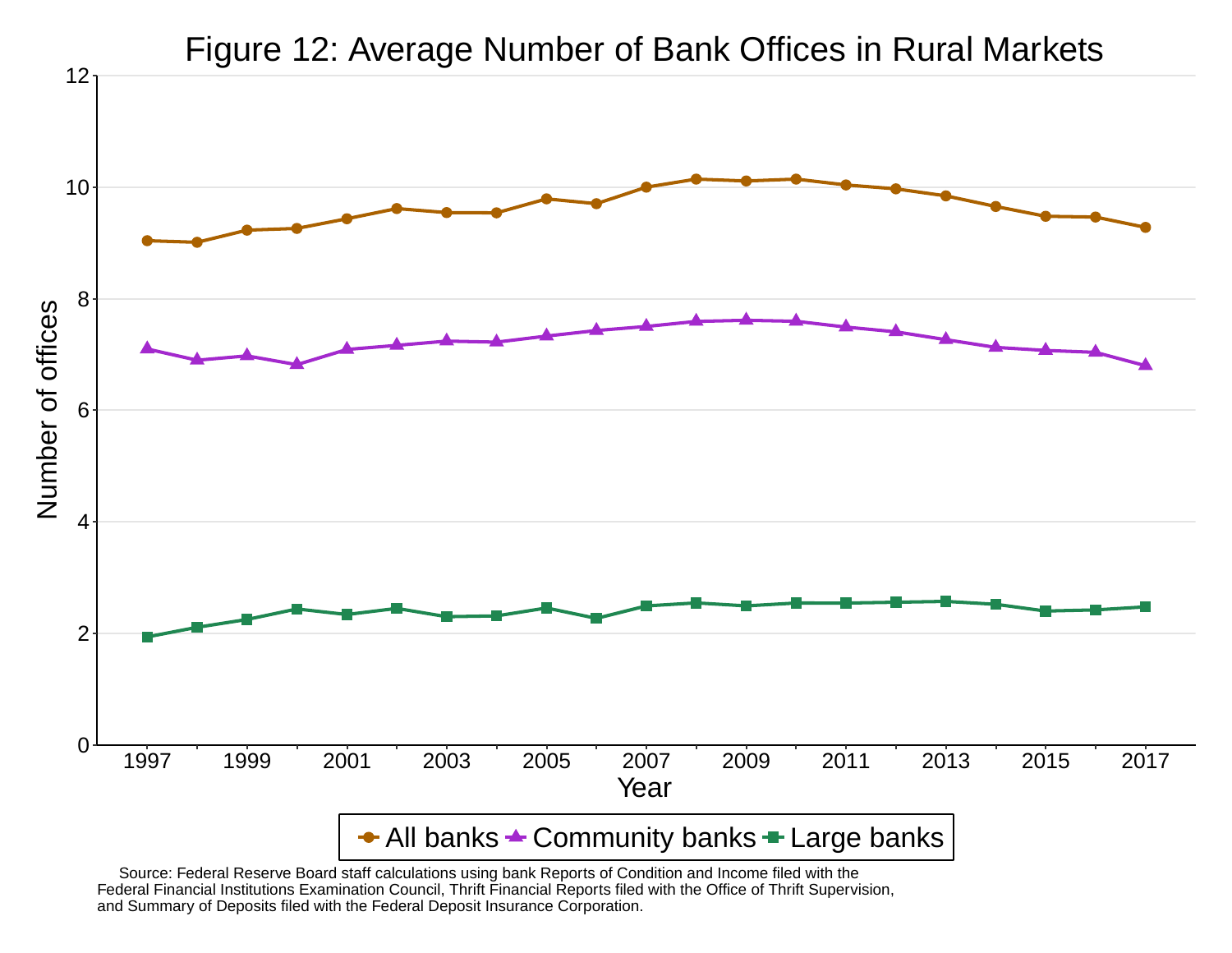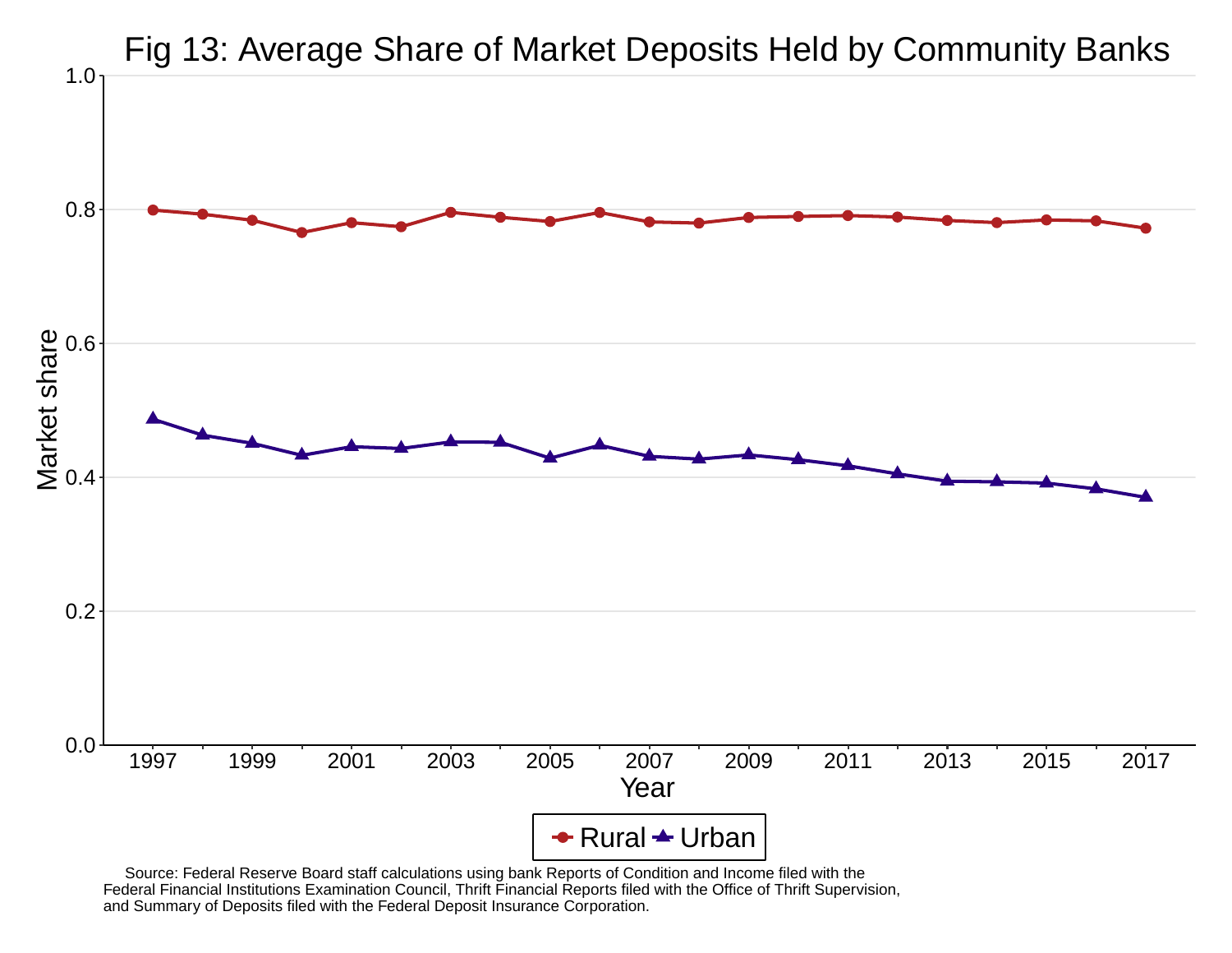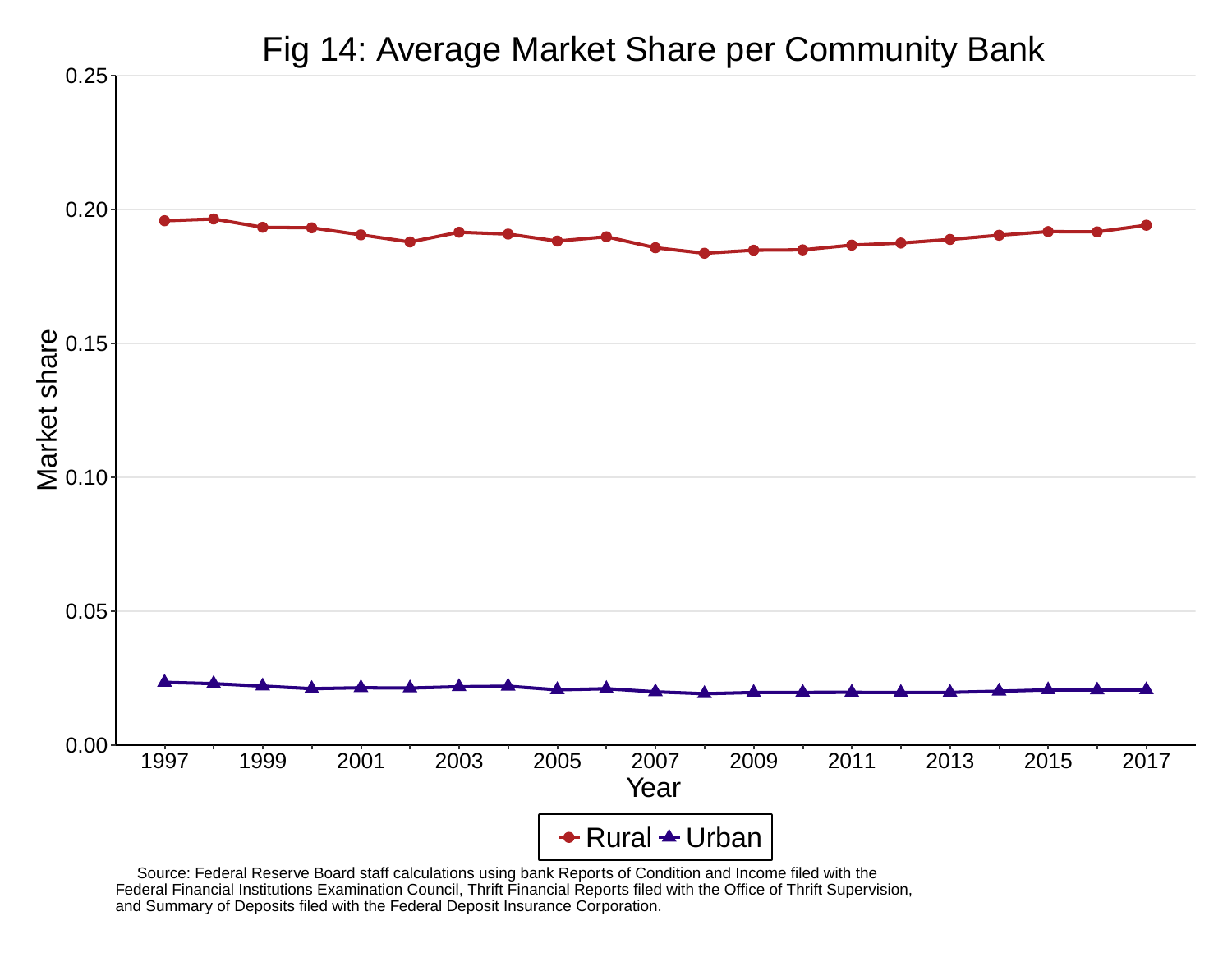

Source: Federal Reserve Board staff calculations using bank Reports of Condition and Income filed with the<br>Federal Financial Institutions Examination Council, Thrift Financial Reports filed with the Office of Thrift Superv